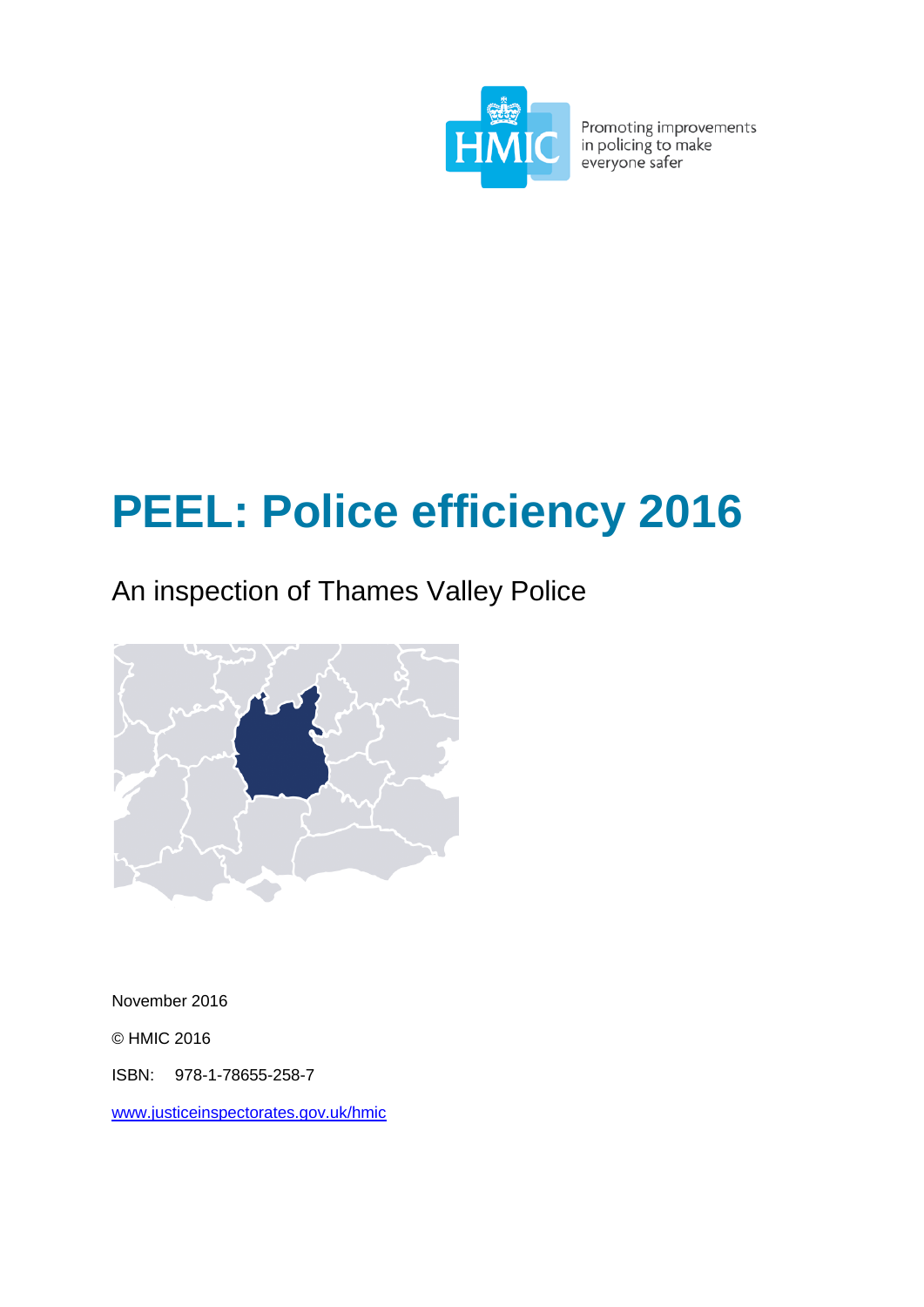# **Contents**

| Overview - How efficient is the force at keeping people safe and reducing             |
|---------------------------------------------------------------------------------------|
| How well does the force understand its current and likely future demand?  8           |
| How well does the force understand the current demand for its services? 8             |
| How well does the force understand potential future demand for its services?  12      |
|                                                                                       |
| How well does the force use its resources to manage current demand? 14                |
| How well does the force's current allocation of resources match demand,               |
| How well does the force improve the productivity of its workforce? 19                 |
| How well does the force work with others to improve how it manages demand for         |
| How well does the force understand how any changes made to improve efficiency         |
|                                                                                       |
| How well is the force planning for demand in the future? 27                           |
| How well does the force identify and prioritise areas to invest in for the future? 27 |
|                                                                                       |
| To what extent does the force fund its investments sustainably?31                     |
|                                                                                       |
|                                                                                       |
|                                                                                       |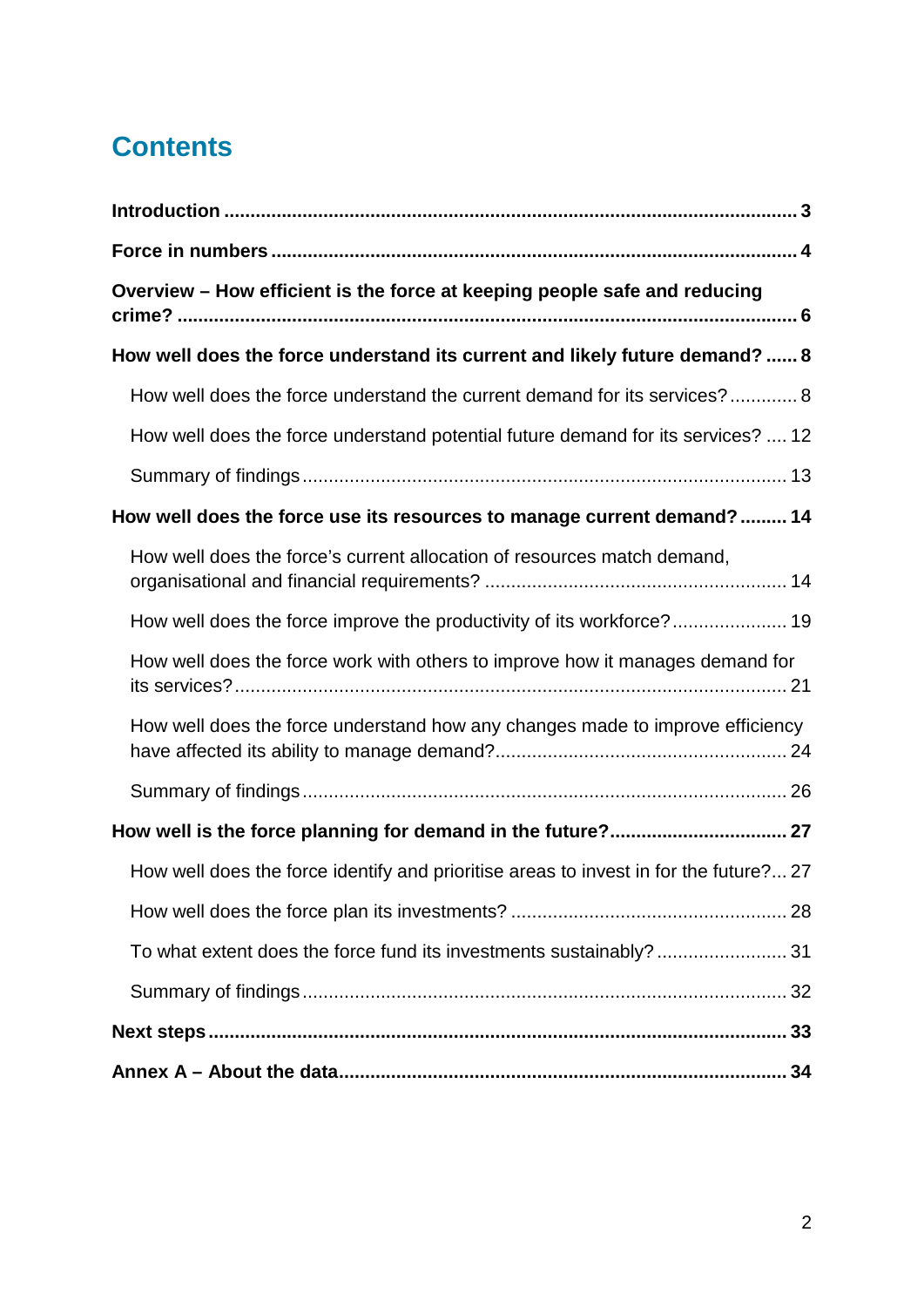# <span id="page-2-0"></span>**Introduction**

As part of its annual inspections into police effectiveness, efficiency and legitimacy (PEEL), HMIC assesses the efficiency of police forces across England and Wales.

As with all public services, it is vital that the police service operates in a way that makes the most of all its available resources. Police forces need to make sure they understand the current demand for their services. This is to make sure that they use all the resources available to them to fight all types of crime and to protect communities. Also, forces need to be looking to the future to understand how that demand may change and to plan where they need to invest extra resources or change the ways they operate so that the public can continue to receive the policing it expects and deserves.

As part of the government's objectives to cut public spending, central funding to the police service in England and Wales has been reduced by around 20 percent since 2011. Police forces across England and Wales have faced a difficult challenge to sustain effective levels of policing in the face of significant budget cuts. Forces need to continue to make efficiencies and invest resources wisely in order to maintain a focus on reducing crime and keeping their communities safe. HMIC considers that a police force is efficient if it is making the best use of its resources to provide policing services that meet expectation and follow public priorities, and if it is planning and investing wisely for the future.

HMIC's efficiency inspection assessed all of these areas during 2016. More information on how we inspect and grade forces as part of this wide-ranging inspection is available on the HMIC website [\(www.justiceinspectorates.gov.uk/hmic/peel-assessments/how-we-inspect/\)](http://www.justiceinspectorates.gov.uk/hmic/peel-assessments/how-we-inspect/). This report sets out our findings for Thames Valley Police.

Reports on Thames Valley Police's legitimacy and leadership inspections will be available on the HMIC website [\(www.justiceinspectorates.gov.uk/hmic/peel](http://www.justiceinspectorates.gov.uk/hmic/peel-assessments/peel-2016)[assessments/peel-2016\)](http://www.justiceinspectorates.gov.uk/hmic/peel-assessments/peel-2016) in December 2016. Our reports on police effectiveness will be published in early 2017.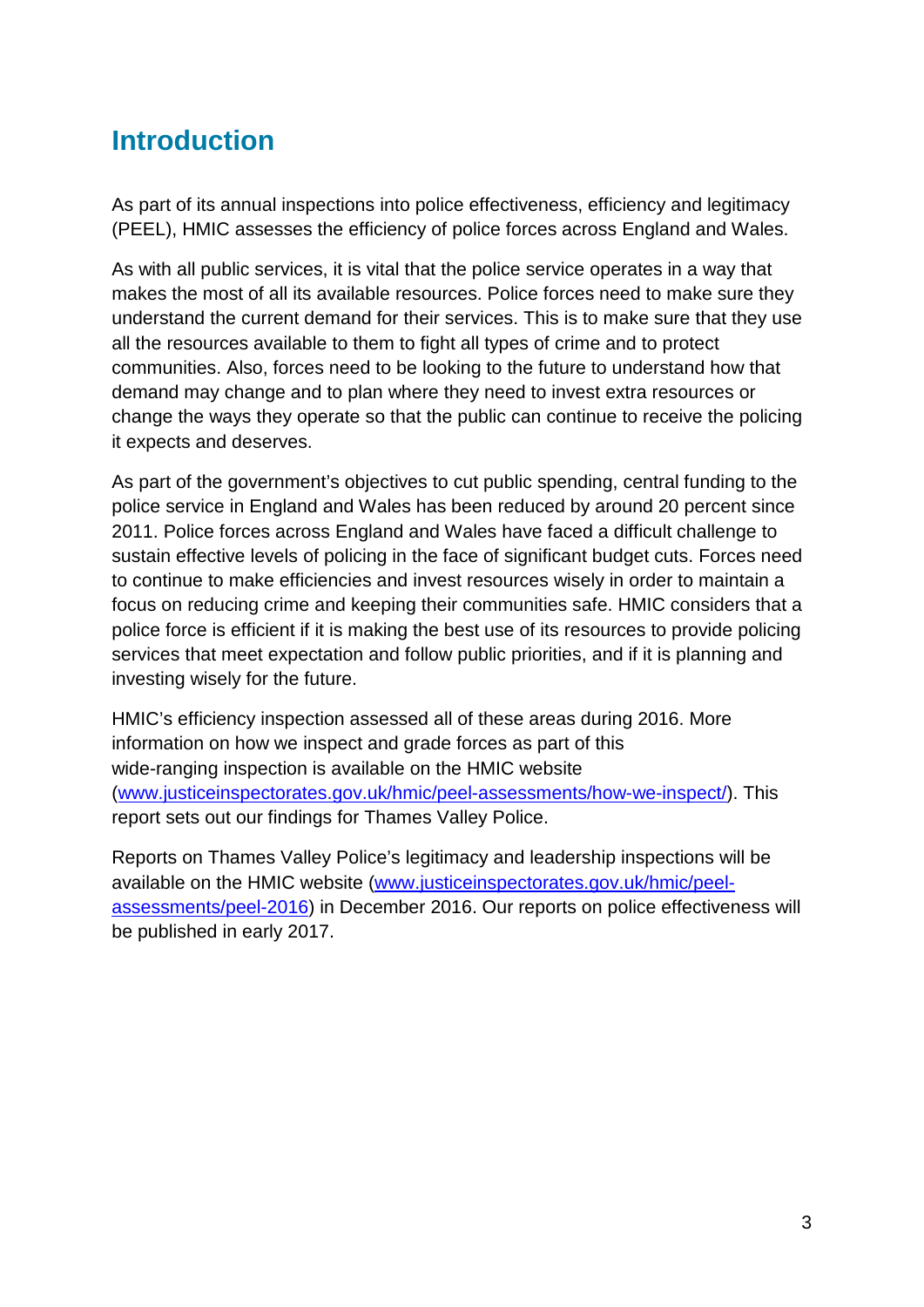## <span id="page-3-0"></span>**Force in numbers**



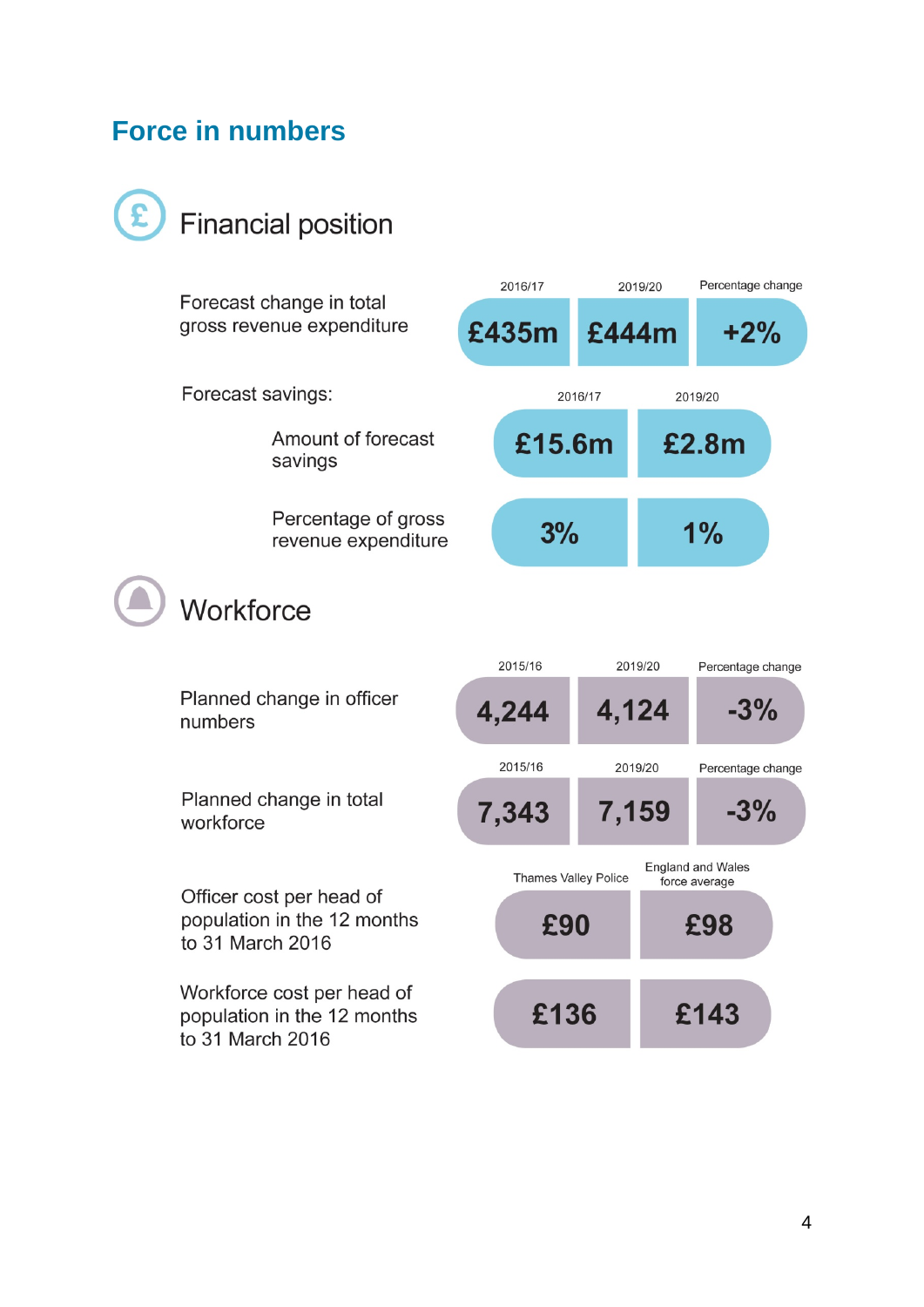# Calls for assistance

999 calls per 1,000 population 12 months to 31 **March 2016** 

Recorded crime

force average 124 110 2014/15 2015/16 51 55 **England and Wales** force average **Thames Valley Police** 

**Thames Valley Police** 

 $+7%$ 

**England and Wales** 

 $+9%$ 

Changes in recorded crime (excluding fraud) per 1,000 population 12 months to 31 March 2016

Percentage change in recorded crime (excluding fraud) per 1,000 population 12 months to 31 March 2016



Victim satisfaction with the overall service provided by the police 12 months to 31 March 2016

**England and Wales Thames Valley Police** force average 88% 84%

**For further information about the data in this graphic please see annex A**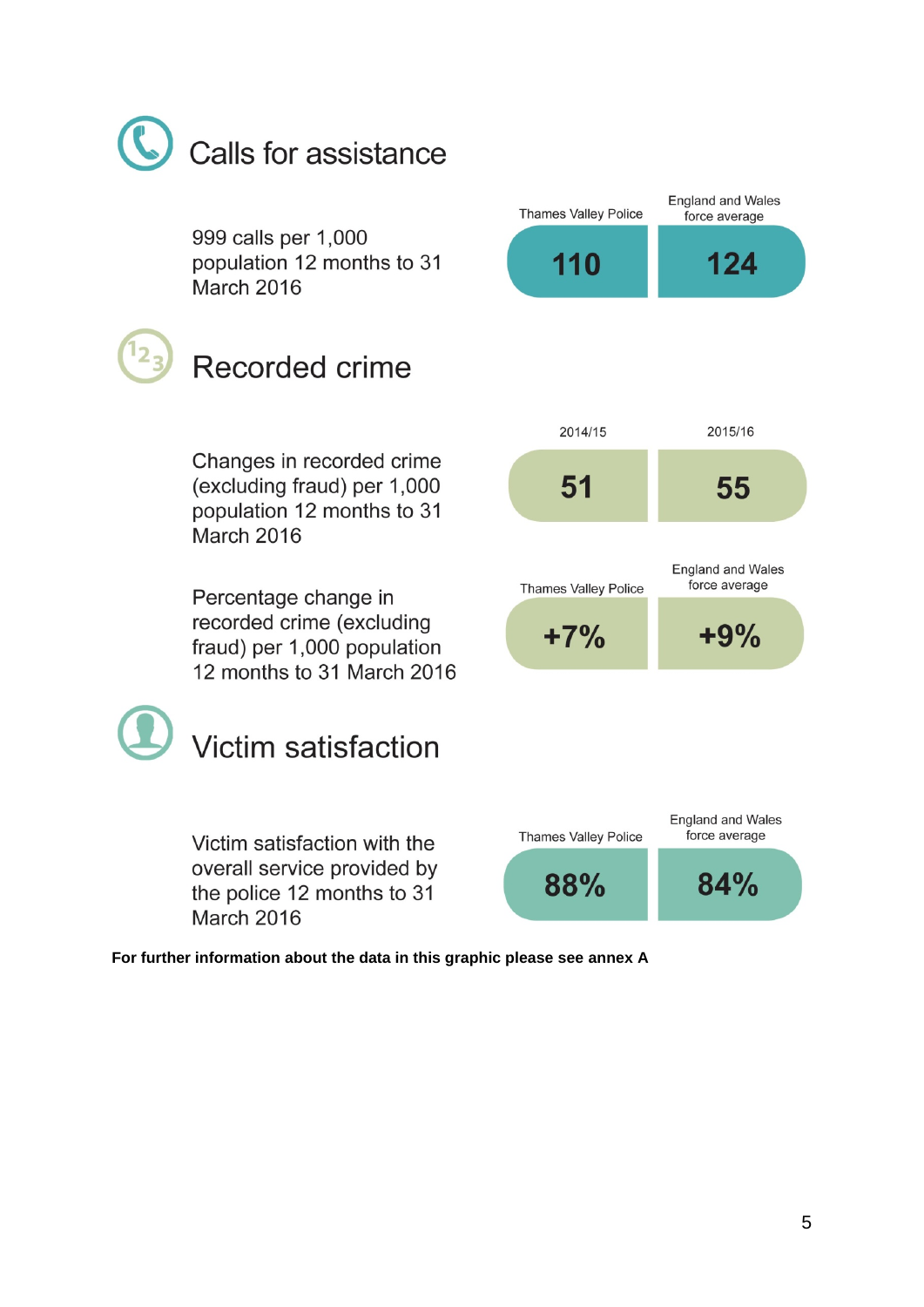# <span id="page-5-0"></span>**Overview – How efficient is the force at keeping people safe and reducing crime?**

### **Overall judgment[1](#page-5-1)**



Thames Valley Police has been assessed as good in respect of the efficiency with which it keeps people safe and reduces crime. It has a comprehensive understanding of demand for its services and uses its resources to manage this demand well. The force has sound financial plans that are likely to achieve further savings while improving efficiency. In last year's inspection, Thames Valley was also judged to be good.

## **Overall summary**

Since HMIC's 2015 inspection, Thames Valley Police has continued to be good in the efficiency with which it keeps people safe and reduces crime. It has a good understanding of current demand. By reviewing and analysing response demand, protective demand and investigative demand, the force aims to determine the source of demand, the time taken to deal with it and the average cost it involves. The force has taken action to uncover hidden demand such as child sexual exploitation, honour-based violence and hate crime by raising staff awareness, and recording of incidents has increased as a result. It is refining its understanding of both current and hidden demand by making better use of data held by partner organisations such as the fire service and local authority. The force has a strategic threat assessment that considers how demand may change over the next few years and it is looking at the potential impact on demand of reducing resources in its partner organisations.

The force is good at using its resources to manage current demand. It prioritises resources based on its assessment of threat, harm and risk and uses priority-based budgeting to align resources to the areas of greatest need. The force has a very good understanding of its workforce's skills, which are logged in a database so that skills profiles can be monitored and gaps can be identified and addressed. It has increased specialist detectives to address a substantial increase in reported cases of domestic abuse and serious sexual offences, and is addressing the changes in skills needed to deal with cyber-crime and the threat of terrorism. The force has a good track record of joint working with other police forces to improve efficiency and reduce

<span id="page-5-1"></span> $1$  HMIC iudgments are: outstanding, good, requires improvement and inadequate.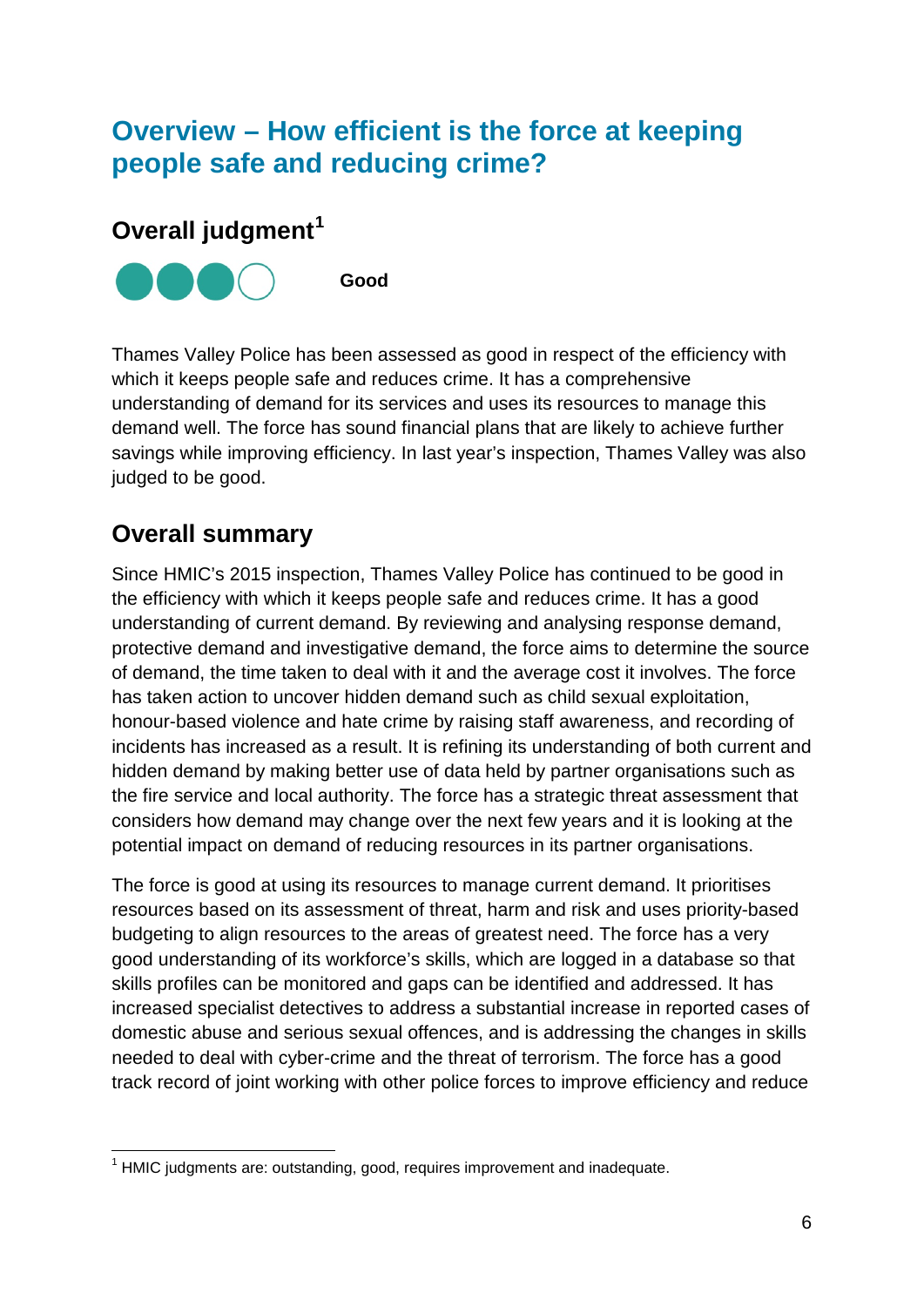costs, for example in a shared contact centre, ICT and vehicle fleet management. It also works with other emergency services to agree the most appropriate service to respond to particular demand, and has a well-regarded mental health triage scheme.

Thames Valley Police is good at planning for demand in the future. The force has ambitious and transformational plans to use ICT more effectively in collaboration with Hampshire Constabulary. It is already making use of body-worn video cameras, smartphones and tablets. The force uses external expertise when necessary, for example to improve financial planning and to assure ICT plans for technical viability and value. Its projected workforce model and planned use of assets match its organisational priorities and financial requirements. It has a strong track record in meeting its savings requirements and it plans to increase its collaboration with other forces in its drive for efficiency and saving money. The force's financial plans are practical and credible and should achieve comprehensive change and savings.

#### **Recommendation**

Thames Valley Police is a good force. HMIC has not identified any causes of concern and therefore has made no specific recommendations.

#### **Area for improvement**

• Thames Valley Police should ensure its understanding of the demand for its services, and of the expectations of the public, are up to date by regularly reviewing its evidence base. These reviews should be conducted alongside local authorities, other emergency services and partner organisations, to ensure that the force takes the necessary steps to meet current and likely future demand, including hidden demand.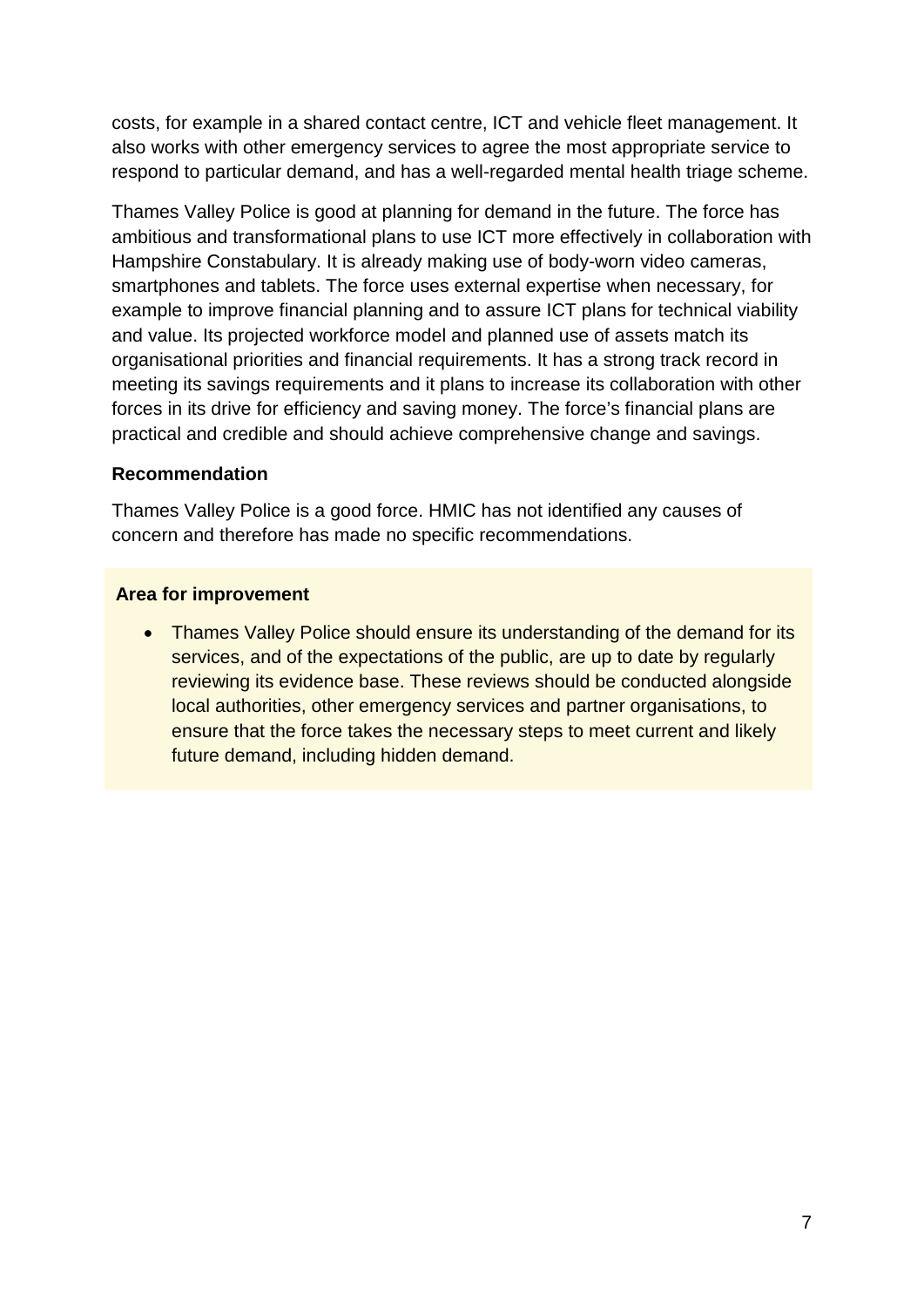# <span id="page-7-0"></span>**How well does the force understand its current and likely future demand?**

A good understanding of the demand for police services is vital in ensuring that forces have the right resources in the right place to provide the right level of policing now and in the future. This means not just an understanding of reported incidents but also how well a force proactively looks for demand that is less likely to be reported (e.g. incidents relating to modern slavery or child sexual exploitation) so that it can ensure that it protects the most vulnerable victims. Forces also need to understand how much resource to put into work that prevents crime and anti-social behaviour from occurring in the first place. It is important that forces continually review how they operate to ensure that they are not wasting police resources by operating inefficiently or responding to unnecessary demands.

Forces must understand how demand is changing and how they need to change in order to adapt to ensure that they can plan for the future and continue to respond effectively. As well as assessing likely future threats and risks from crime, this also means understanding and assessing the potential impact of wider societal and environmental changes on the demands they will face.

## <span id="page-7-1"></span>**How well does the force understand the current demand for its services?**

Police services cover a wide spectrum of activities and go far beyond the most obvious demands for providing a response to 999 calls, protecting victims of crime and pursuing offenders. It is important that forces have a comprehensive understanding across the whole range of different demands they face, including early intervention work with other organisations to prevent crime and proactively seeking out 'hidden' crimes (e.g. domestic abuse, internet crime, fraud, modern slavery and crime in communities who are more reluctant to trust or engage with the police). Police forces also need to understand how efficiently they run their own operations in order to avoid wasted effort and to ensure that they make the best use possible of all available resources.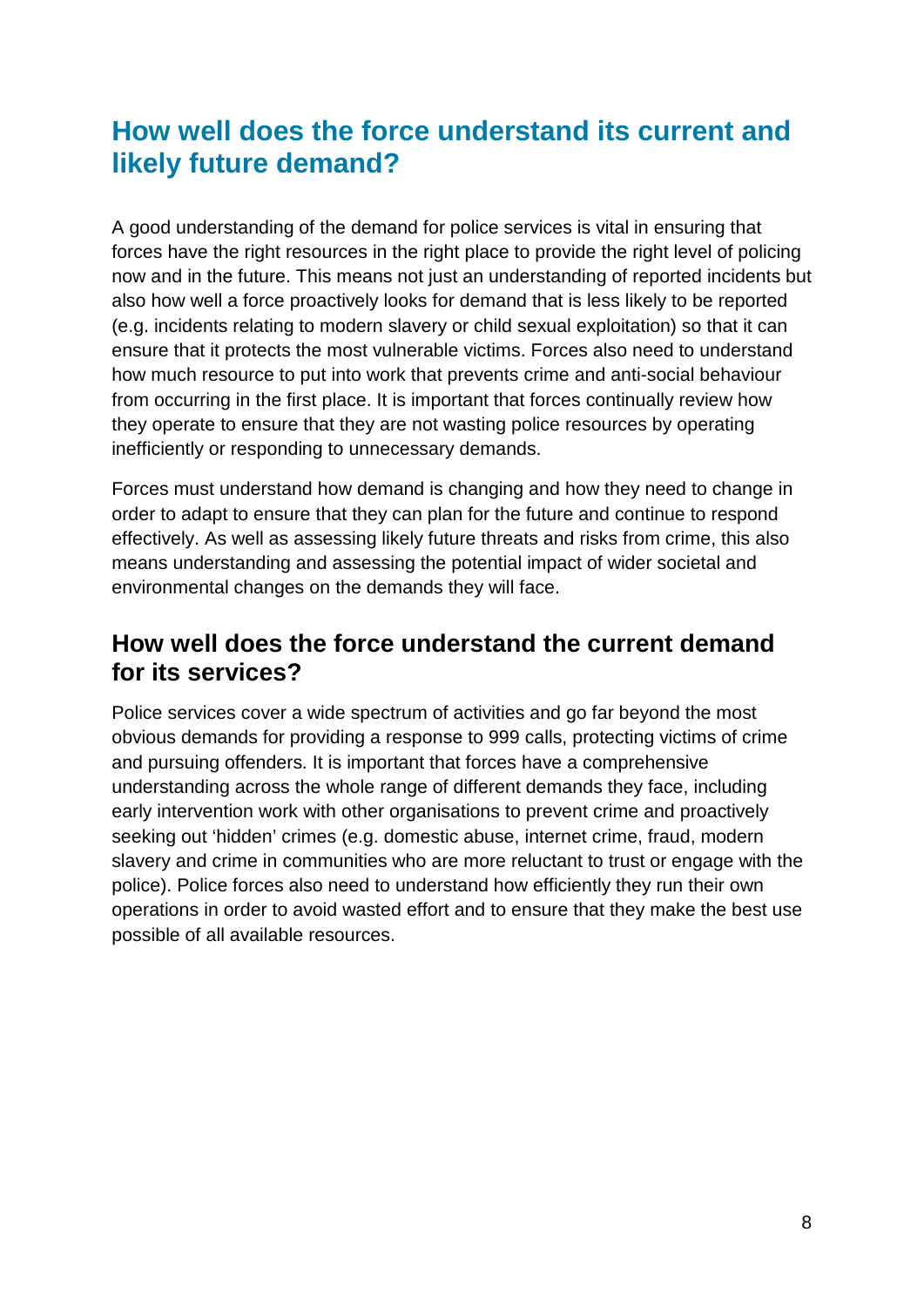

**Figure 1: Volume of 999 calls per 1,000 population received by Thames Valley Police compared with England and Wales in the 12 months to 31 March 2012 to the 12 months to 31 March 2016**

#### **Source: Home Office Annual Data Requirement For further information about the data in figure 1 please see annex A**

Thames Valley Police received 110 '999' calls per 1,000 population in the 12 months to 31 March 2016. This was broadly in line with the England and Wales average of 124 calls per 1,000 population. In the 12 months to 31 March 2012, the force received 119 '999' calls per 1,000 population, broadly in line with the England and Wales average of 139 calls per 1,000 population.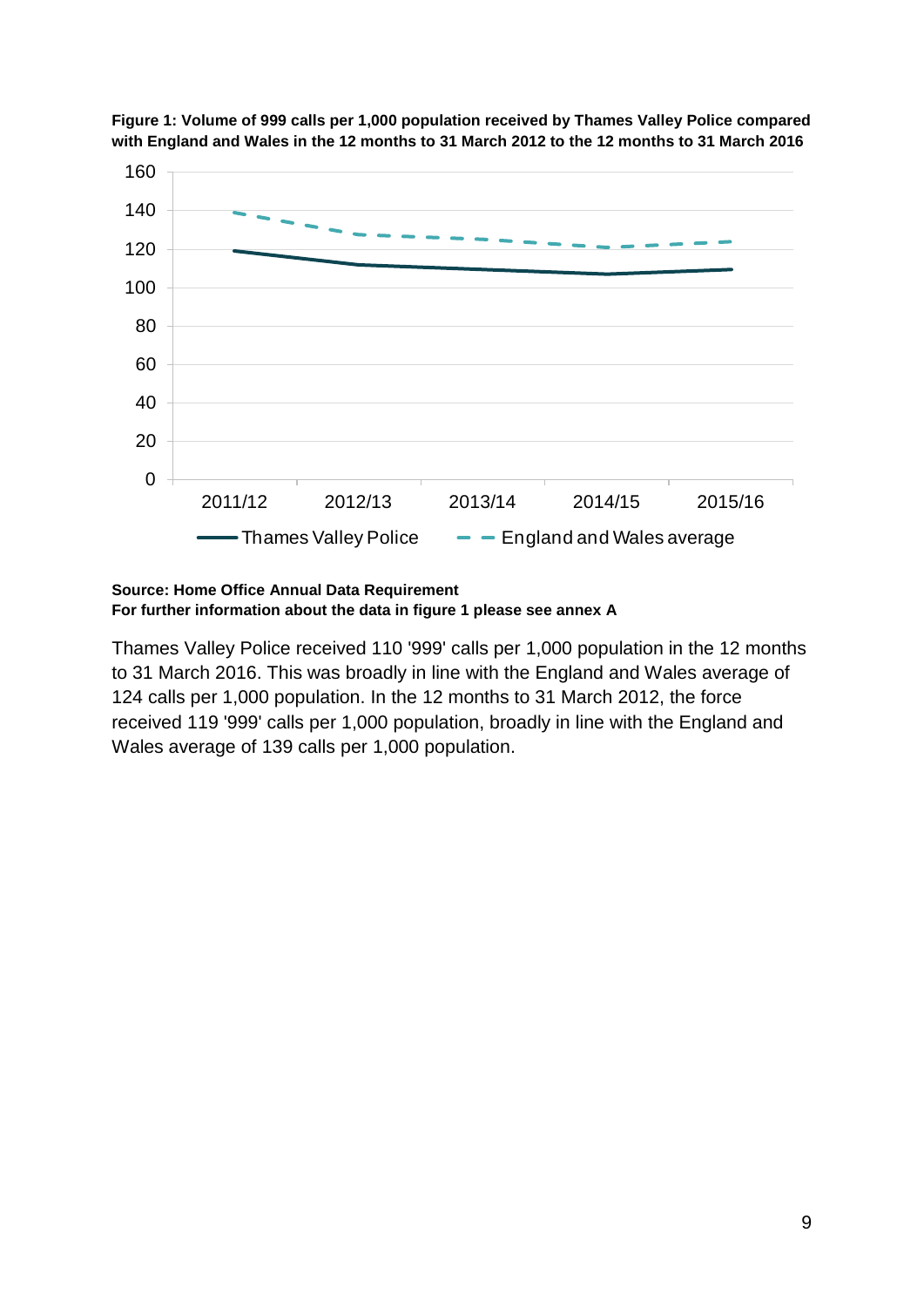



With regard to police recorded crime for the 12 months to 31 March 2016, Thames Valley Police recorded 49.8 victim-based crimes per 1,000 population, broadly in line with the England and Wales average of 53.8 victim-based crimes per 1,000 population. Over the same period, Thames Valley Police recorded 5.3 non victimbased crimes per 1,000 population, lower than the England and Wales average of 6.5 non victim-based crimes per 1,000 population. There has been a decrease in the victim-based crime rate of 10 percent and a decrease in the non victim-based crime rate of 22 percent since the 12 months to 31 March 2012.

Thames Valley Police has a good knowledge of the full range of current demand for its services and prioritises resources based on its assessment of threat, harm and risk. To date, the force has reviewed three areas of demand: response demand (the initial response the force makes in response to calls for service), protective demand (the service it provides to vulnerable victims) and investigative demand (the time and resources invested into the investigation of crime and other allegations). The reviews

**Source: Home Office Police recorded crime data For further information about the data in figure 2 please see annex A**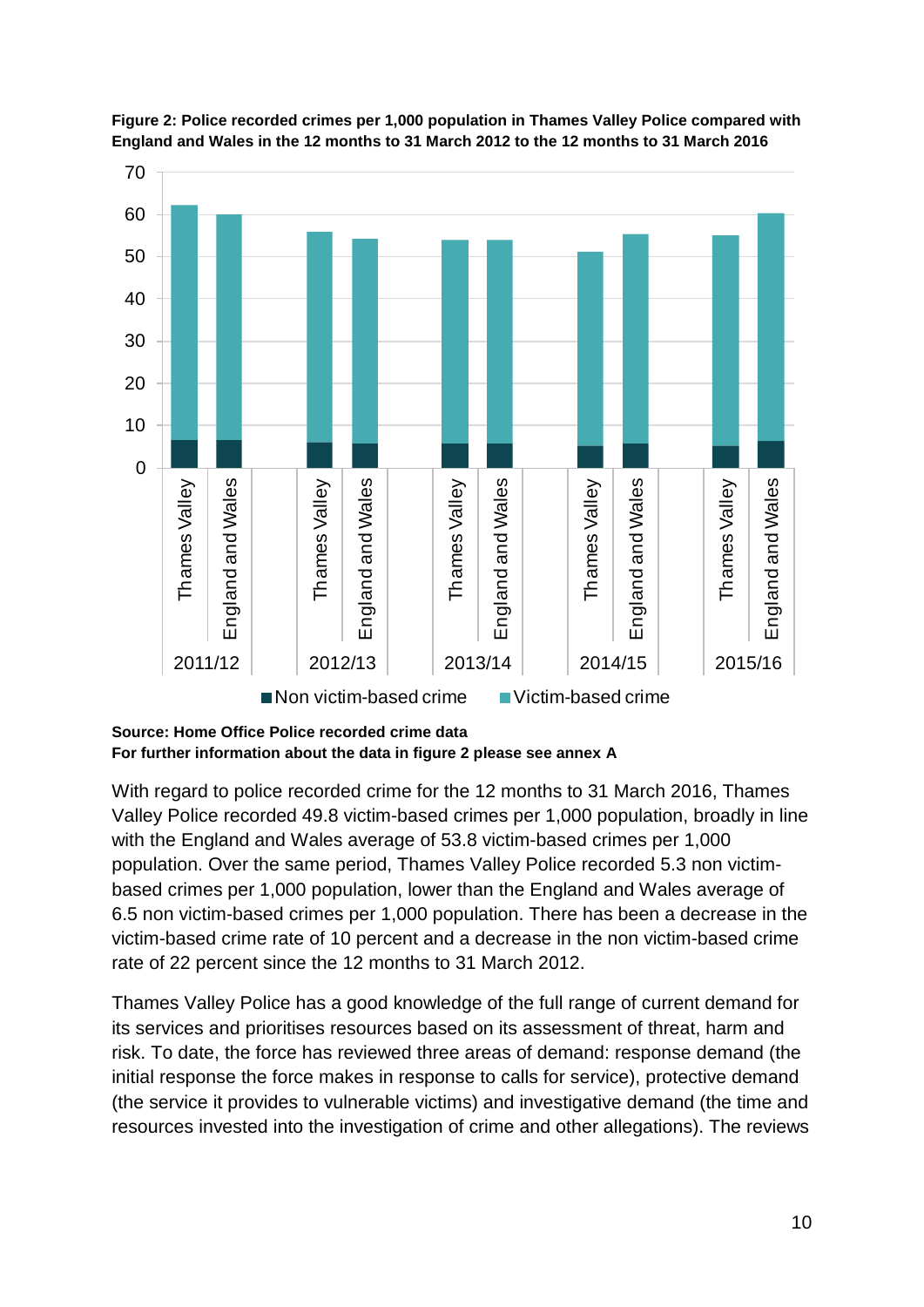have used analysis of internal (quantitative) data, including cost data, with the aim of understanding where demand has been generated, how long it is taking to deal with each type of activity and the average cost of each type of activity.

The force has been successful at uncovering hidden demand by raising staff awareness of child sexual exploitation, honour-based violence and hate crime. Increased rates of recording of such incidents indicate the success of the force's efforts in these areas. It is reasonable to assume that previously a number of these crimes had not been reported.

Thames Valley Police has used its understanding of demand to inform its priority-based budget (PBB) process, which enables an organisation to focus on the outcomes it seeks to achieve and to prioritise organisational change to achieve these outcomes. The force has specifically considered the resources invested in response and investigative demand. Thames Valley Police now uses this understanding to better align its resources with priorities and to identify and eliminate inefficiencies.

Thames Valley Police has benefited from PBB, by rationalising the operational bases used by its frontline staff and providing services more efficiently. Frontline staff have been relocated away from police stations to a smaller number of operational 'hubs'; this both reduces expenditure on premises and increases operational resilience.

Services are provided more efficiently through better management of demand, by addressing the root causes of problems in areas that are known for the highest number of 999 or 101 calls. Thames Valley Police collaborates with partner organisations both to work with individuals who are prone to cause a nuisance in local neighbourhoods and support those who are affected by their behaviour. A good example is working with councils and housing charities to support the homeless in areas where their lifestyle leads to repeated complaints of anti-social behaviour.

Through an analysis of call data, the force has also recognised that 30 percent of calls received relate to follow-up contact relating to the same incident. Most commonly they are made so that users can either receive or pass on further information about the incident. This presents an opportunity to work more efficiently and reduce demand in the contact centre. Thames Valley Police is working closely with Hampshire Constabulary to develop a new command and control system incorporating a customer portal. This will allow callers to report incidents, receive updates and pass on further information online without the need for direct contact with the force.

The force is refining its understanding of both current and hidden demand by making better use of data held by partner organisations. This is based on the response, investigative and protective demand model, but it is expanded to include data held by other organisations as well as the police. The research is known as demand and vulnerability module (DAVM); it is in its early stages, but the force has already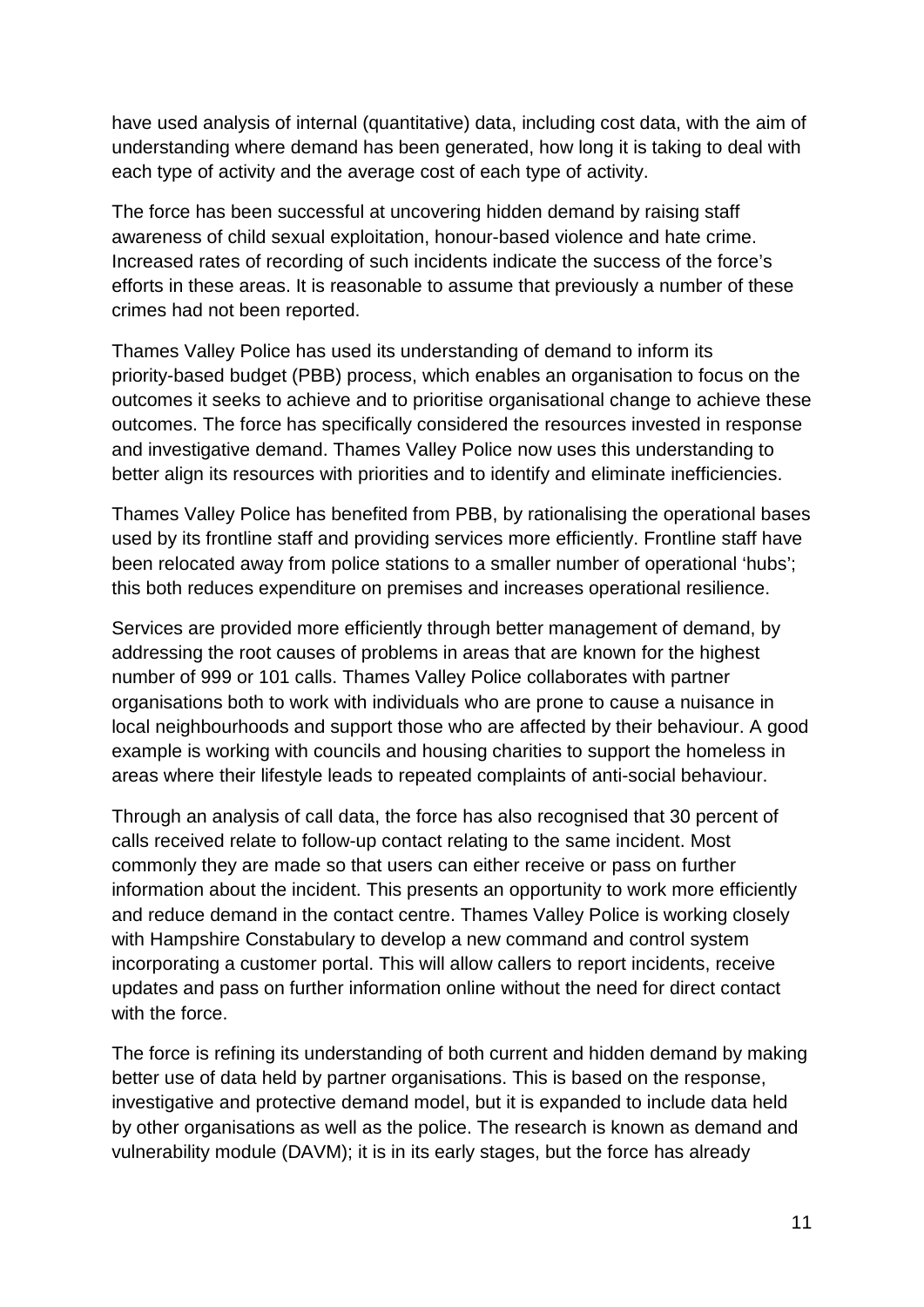combined local authority and fire service data to build up a broader picture of demand on public services in certain areas.

Additionally, the inclusion of third-party data into the DAVM has enhanced Thames Valley Police's understanding of certain types of crime. This particularly involves crimes associated with vulnerable individuals who frequently need repeated support from different organisations. This provides an opportunity for more joined-up care programmes to be put in place to address their needs.

## <span id="page-11-0"></span>**How well does the force understand potential future demand for its services?**

Demands for police services are continually evolving. Forces need to anticipate and understand likely future changes so that their plans keep pace with the public's needs and expectations. Potential future demand includes new and emerging types of crime, such as cyber-crime, modern-day slavery and human trafficking. Also, it includes changes to the communities that forces serve, developments in technology and environmental events, such as flooding.

The force's strategic threat assessment considers how the nature of its demand will change over the next few years. This includes areas where changes in other organisations, for example local councils, will affect Thames Valley Police. In some areas the impact will be clear, but in other areas the force is researching how changes to partners' services subject to budgetary cuts will affect its policing.

Thames Valley Police has already started to refine its knowledge of how the nature of demand will change in the future and has started to quantify the increases it expects to see in some areas of protective services such as domestic abuse. The force is aware that this will affect how it allocates its resources and will undertake more detailed research using lean techniques<sup>[2](#page-11-1)</sup> to identify changing demand at a more detailed level and help it to deploy its resources better.

The force works well with partner organisations at both strategic and tactical levels. There are clear links between the chief constable, local authority chief executives and operational activity such as multi-agency safeguarding hubs. $3$  These have resulted in stronger joint working in support of victims. The force is aware that reducing partnership resources may affect demand on the force (for instance, reduction in joint-funded police community support officers). There are not, at this stage, any detailed plans in place to deal with this, but the force has commissioned work to consider the impact of diminishing local authority resources.

<span id="page-11-1"></span> $2$  LEAN is a technique which reviews business processes and seeks to create more value from services or products using fewer resources and minimising waste.

<span id="page-11-2"></span> $3$  A multi-agency safeguarding hub co-locates safeguarding agencies (for example, social services, youth workers) and their data to help more effective joint working in respect of vulnerable people.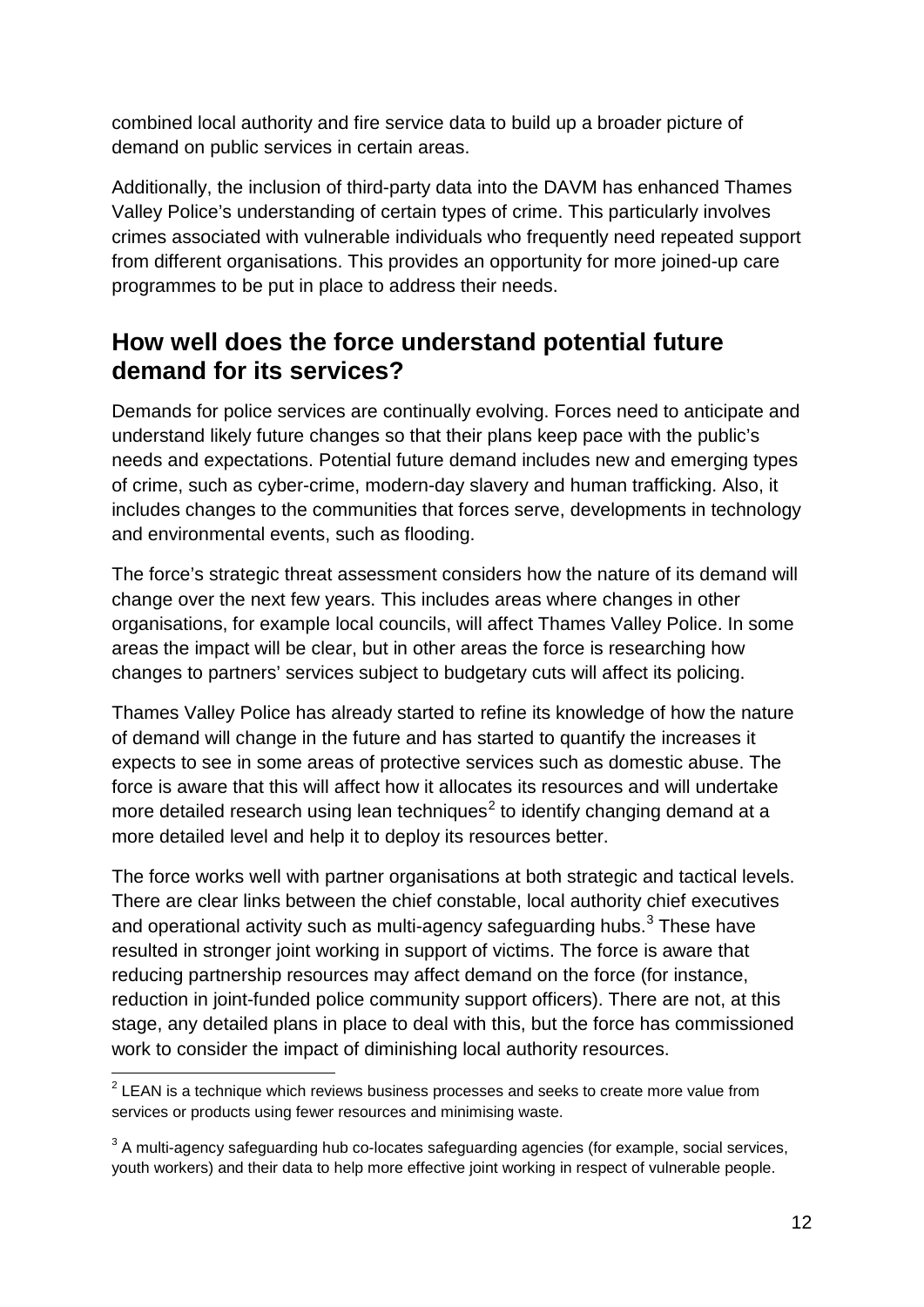There is some evidence that the force has considered public expectation in respect of changes to how it will service demand. For instance, it has consulted with the public over closures to enquiry offices and the merger of two local policing areas. The force has also carried out an online survey to seek views about the acceptability of providing more services through online services. However, more needs to be done. When changing the way the force manages demand and provides services, it is important that the force builds on this communication to avoid members of the public being disappointed when they don't receive the personal policing response they may have expected or been used to.

## <span id="page-12-0"></span>**Summary of findings**



**Good** 

Thames Valley Police has a good understanding of current demand and can demonstrate how it has increased its knowledge and reporting of hidden demand. The force has used the priority-based budgeting process to challenge itself to become more efficient and is anticipating how demand will change. However, it is still developing its understanding of how reductions in the resources available to its partners will affect demand for its services. The force has some appreciation of changing public expectations in relation to the service they receive from the police, but this comes from a limited number of sources.

#### **Area for improvement**

• Thames Valley Police should ensure its understanding of the demand for its services, and of the expectations of the public, are up to date by regularly reviewing its evidence base. These reviews should be conducted alongside local authorities, other emergency services and partner organisations, to ensure that the force takes the necessary steps to meet current and likely future demand, including hidden demand.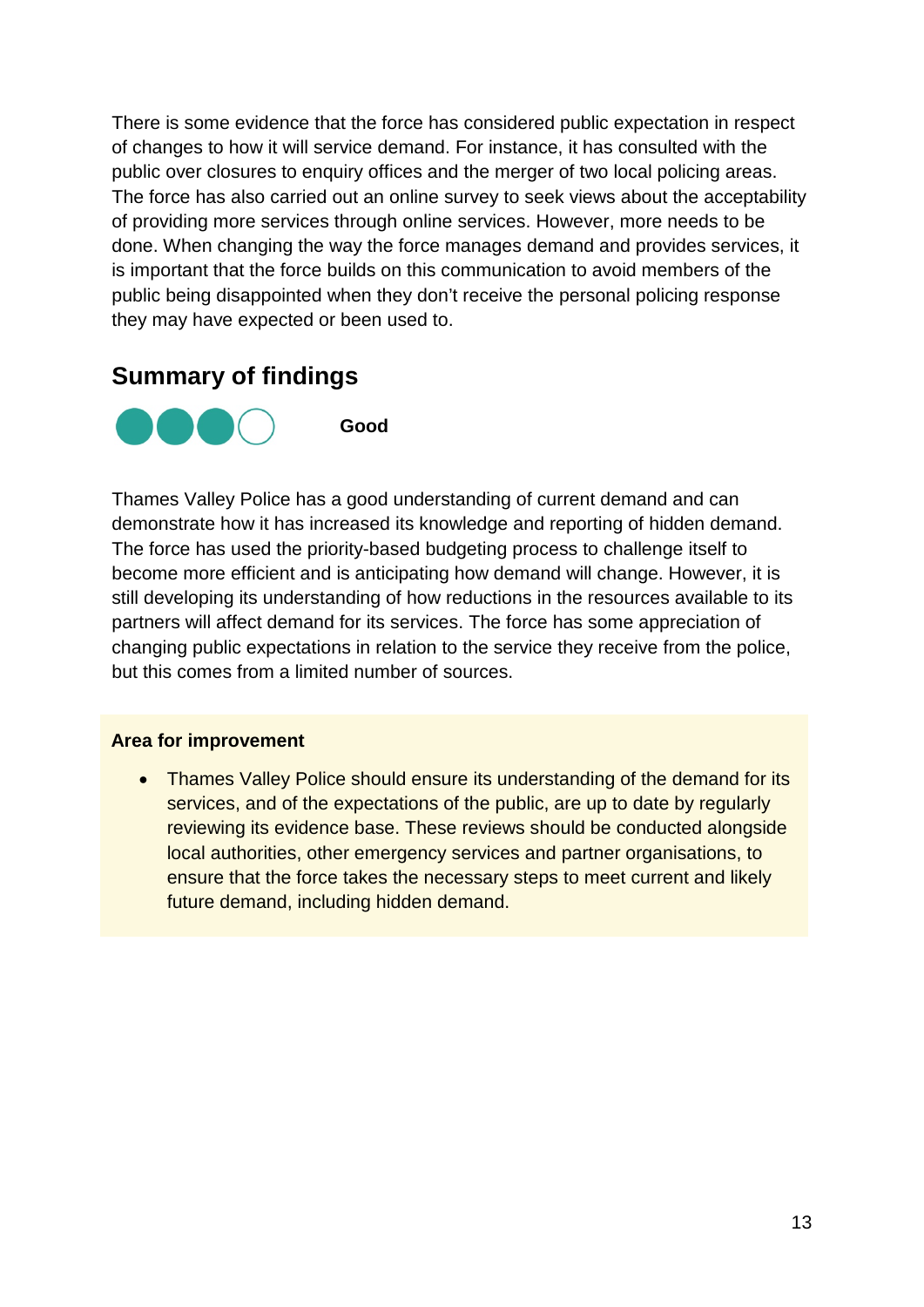## <span id="page-13-0"></span>**How well does the force use its resources to manage current demand?**

Police forces need to operate in a way that makes the best use of all available resources so that demand is met and public expectations are satisfied. We looked at the extent to which Thames Valley Police has the right people with the right skills in the right place to protect the public and to fight crime. Police resources have been reducing continually over recent years. It is increasingly important that resources are aligned to priorities to provide value-for-money services that tackle priorities, manage demand and meet financial requirements. This not only involves a force using its own workforce as efficiently as possible; it also involves the police working in new ways with others to ensure the best possible service to the public, and using all available resources to improve efficiency.

For a number of years, police forces have been focused on changing the way they operate and finding ways to save money in order to manage reducing budgets. It is important that these savings are sustainable and forces can demonstrate that they have achieved efficiencies while continuing to have the capacity and capability to meet demand.

## <span id="page-13-1"></span>**How well does the force's current allocation of resources match demand, organisational and financial requirements?**

Police forces need to consider many factors when deciding how to allocate their resources, including all elements of demand, local risks and priorities, and their national responsibilities. We look at how well Thames Valley Police assesses these factors in making decisions about the level of service to provide and how to use its resources to best effect.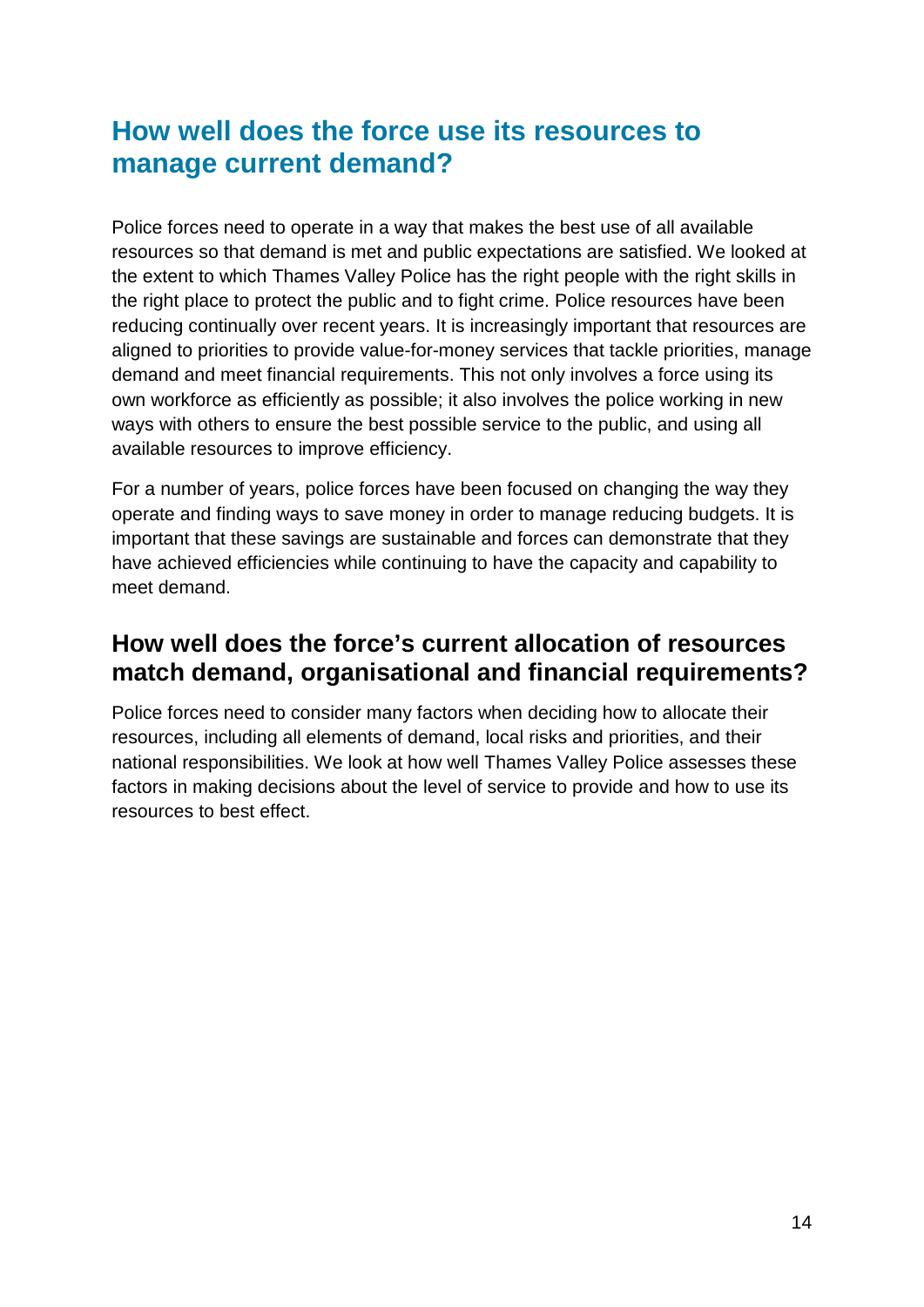**Figure 3: Police officers, staff and police community support officers (PCSOs) as a proportion of total workforce in Thames Valley Police compared with England and Wales as at 31 March 2016**



**Source: Home Office Police workforce statistics**

**Note: figures may not add up to 100 percent due to rounding of numbers. For further information about the data in figure 3 please see annex A**

As at 31 March 2016, police officers make up 58 percent of Thames Valley Police's workforce. This was broadly in line with the England and Wales average of 59 percent. The proportion of staff in Thames Valley Police was 36 percent, broadly in line with the England and Wales average of 35 percent. The proportion of police community support officers in Thames Valley Police was 6 percent, in line with the England and Wales average of 6 percent.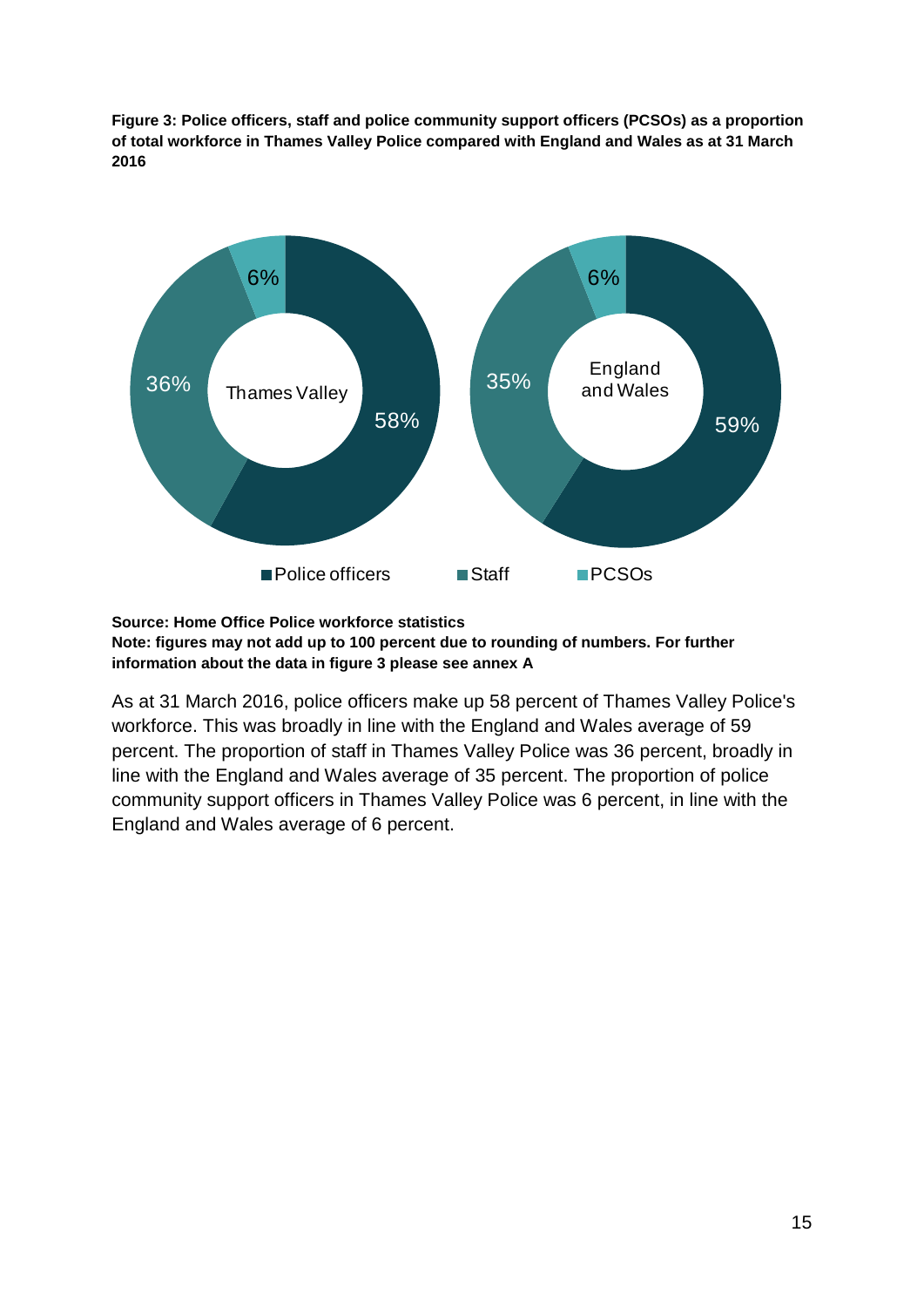**Figure 4: Planned changes in full-time equivalent workforce from 31 March 2010 to 31 March 2020 for Thames Valley Police compared with England and Wales**

|                           | <b>March</b> | <b>Change from</b><br>2010 to 2016 |                                       | <b>March</b> | <b>Change from</b><br>2016 to 2020 |                                       | <b>March</b> |
|---------------------------|--------------|------------------------------------|---------------------------------------|--------------|------------------------------------|---------------------------------------|--------------|
|                           | 2010         | <b>Force</b>                       | <b>England</b><br>and<br><b>Wales</b> | 2016         | <b>Force</b>                       | <b>England</b><br>and<br><b>Wales</b> | 2020         |
| <b>Officers</b>           | 4,434        | $-4%$                              | $-14%$                                | 4,244        | $-3%$                              | $-2%$                                 | 4,124        |
| <b>Staff</b>              | 3,000        | $-12%$                             | $-21%$                                | 2,632        | 0%                                 | $-5%$                                 | 2,632        |
| <b>PCSO<sub>s</sub></b>   | 500          | $-7%$                              | $-35%$                                | 466          | $-14%$                             | $-6%$                                 | 403          |
| <b>Workforce</b><br>total | 7,935        | $-7%$                              | $-18%$                                | 7,343        | $-3%$                              | $-3%$                                 | 7,159        |

**Source: HMIC Efficiency data collection For further information about the data in figure 4 please see annex A**

#### **Managing demands for police services**

Thames Valley Police has systematic processes to match resources to demand. It is managing these processes well. The force has lower levels of crime than the national average; furthermore, public satisfaction with the force and how it provides its services to victims of crime remains generally good. However, the force is not performing as well as it could at keeping victims of crime informed of progress relating to their case.

The priorities of Thames Valley Police are set out in the force delivery plan and correspond with its strategic assessment. The plan is informed by a detailed analysis of the current and future threats facing the force and all organisational activity is linked to one of more of the priorities in the delivery plan.

These priorities form an important part of the priority-based budget process, which includes a detailed analysis of the levels of service and resources for each area of activity. This means that there is a robust process in place to allocate resources; this is underpinned by the force's strategic threat assessment and an understanding of the cost of providing an agreed level of service in each area. The force links its ongoing priorities and the funding it has been allocated to the medium-term financial plan, which is revised and updated as required.

Thames Valley Police also has mature processes in place to align resources with emerging threats and risks if circumstances demand it. A series of regular tasking and co-ordination meetings take place both force-wide and in local policing areas, which ensures that resources can be mobilised to address high levels of crime or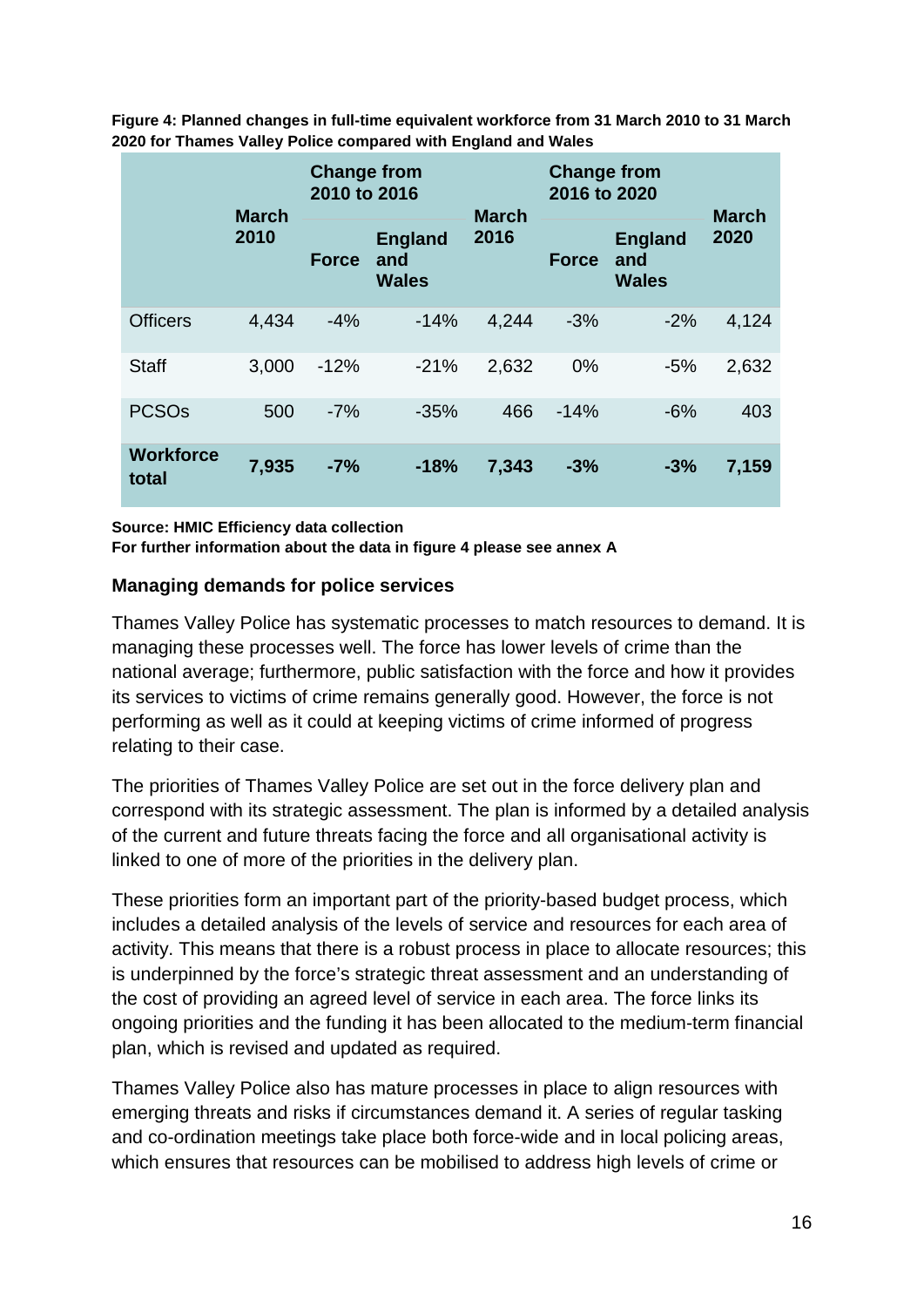anti-social behaviour in a particular area. The force is able to demonstrate that it prioritises its activities and sets service levels to manage the demand for its services.

During our fieldwork we found that the force has some ability to flex how it matches resources to demand. For instance, it is aware that the level of demand experienced in some of its protective services departments (for example, the investigation of rape, serious sexual offences and domestic abuse) has risen and is projected to continue to rise. This is partly a result of the force's success in ensuring that more victims have the confidence to come forward and report crime. Additional resources have been directed to these areas. We heard from some staff who were positive about the way the force had addressed this issue; however, in other areas, and despite the force's efforts, workload pressures are still evident. The force is working to address this situation.

#### **Increasing efficiency**

The force has encapsulated and communicated its overall strategic direction within its 'Our Commitment' programme. This sets out a vision of the force providing effective and efficient services through the use of new technology, a skilled workforce and with the support of community engagement.

The recent priority-based budget (PBB) process involved a systematic analysis of the cost of each policing activity undertaken by the force. This information, along with the force's understanding of demand, was used to develop proposals for its final PBB board. This included a commitment to the quality, timeliness and level of service that would be provided in each area of activity. These commitments made allowances for any anticipated changes to the volume of workload and any opportunities to carry out the activity more efficiently.

The force has considered the levels of service it wishes to provide through its new local policing operating model. As part of this approach, calls from the public will be assessed and when appropriate dealt with over the phone. When this is not possible, the calls will be allocated to the most appropriate officer who will attend. The force believes that this will result in a more efficient service being provided; matters will be resolved either at first point of contact or through contact with the most suitable officer. This aims to provide a better service to victims who have previously been referred to a number of different departments within the force. The force has a well-developed and effective performance management regime; progress against the force's strategic priorities are monitored and reported on regularly. As outlined above, Thames Valley Police has lower levels of crime than the national average and satisfaction levels reported by victims of crime remain high.

Thames Valley Police has a good record of implementing change programmes, having realised over £71m of savings between 2011/12 and 2015/16 through its productivity strategy. Its budget for 2016/17 includes a further £16m of savings,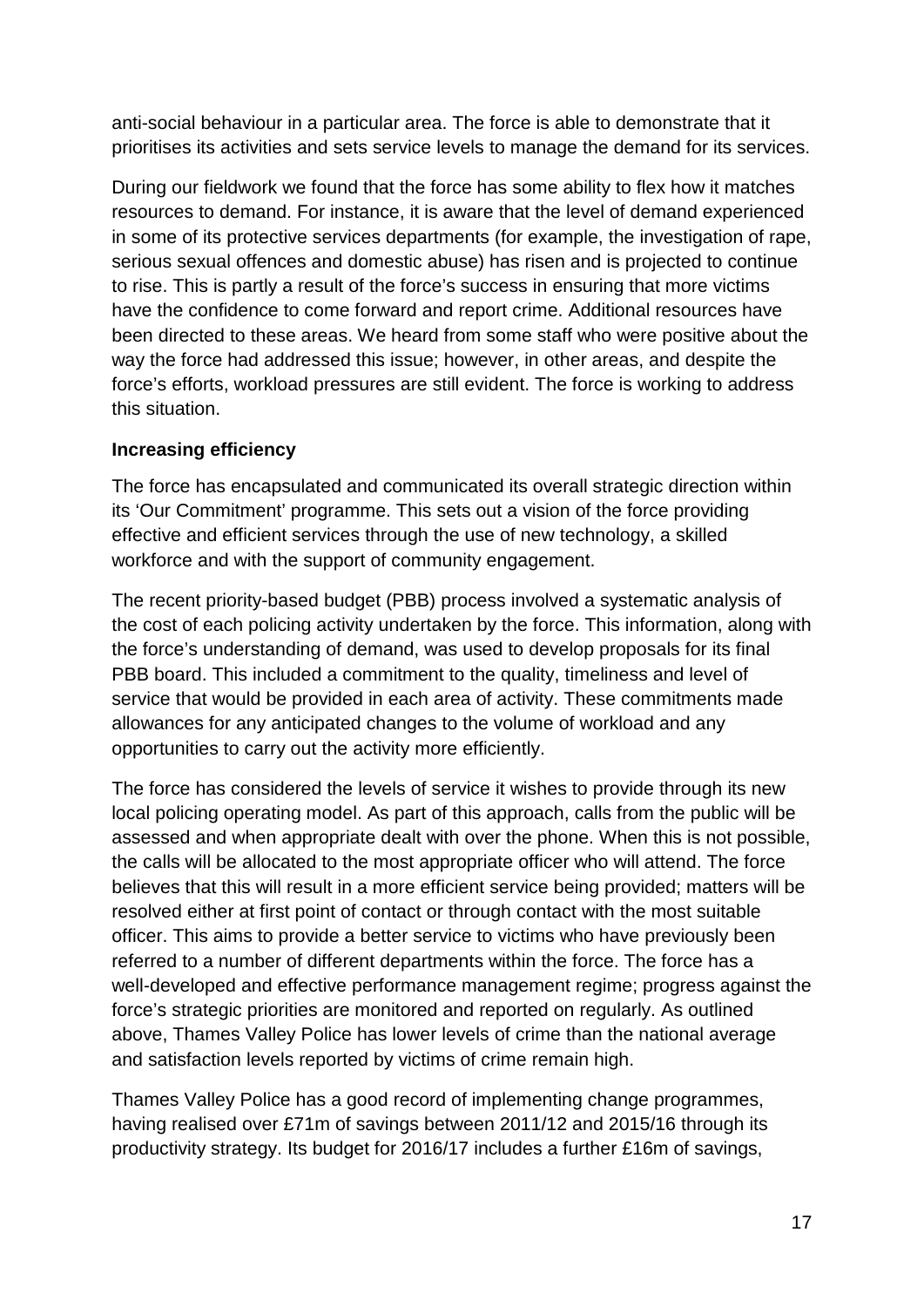which will be made through priority-based budgeting and the reinvestment of approximately £6m to support victims and communities.

The force's plans will see the re-deployment of 168 officers into areas of greater need over the next three years and investment in new technology to develop more efficient ways of working and improve the service it provides to the public.

The force has a robust process in place to manage change and ensure that the savings identified are made within agreed timescales. A force change review board, accountable to the force change governance board, which considers all new change proposals, monitors implementation and tracks the realisation of benefits.

Collaborative programmes with Hampshire Constabulary are overseen by the deputy chief constable's board. This reports to an overall governance board consisting of the two chief constables and police and crime commissioners. Through these arrangements, collaborative programmes and the benefits they bring are monitored. Examples include the joint operating unit collaboration, which provides roads policing, dogs, firearms and public order across both Thames Valley and Hampshire policing areas. A review of the unit conducted by the two forces highlighted estimated cost savings of £6m a year.

Thames Valley Police can demonstrate a close understanding of the costs of its functions. For example, the finance and productivity teams last year analysed the cost of certain investigations, particularly those that are likely to take a long time. This has resulted in changes to investigative processes and triage in forensic testing to ensure that benefits and costs are proportionate.

The director of finance maintains close working arrangements with the rest of the force through dedicated business partners; this provides a focus on costs, priorities and demand. For example, the force has reviewed the expenditure associated with investigating missing persons. This has led to new ways of working with those hospitals and children's homes that report a disproportionately high number of missing people. In a separate efficiency drive, the force is working with petrol retailers to reduce the instances of individuals driving away from service stations without paying for fuel. Historically, investigations of these offences have involved a very considerable amount of police time and the focus is now moving to how forecourt operators can prevent this type of crime.

The force has ambitious plans to use ICT to transform how it provides services. Frontline staff are now equipped with smartphones and tablets onto which they can enter data while out on their patrols. This means that more time can be spent in communities rather than having to return to police buildings to report crime and other incidents. The force is starting to see greater efficiencies from this type of mobile working, although it has not yet been formally evaluated. Other ICT change programmes are more ambitious. As part of its collaboration with Hampshire Constabulary, the force is about to implement a new system for joint call handling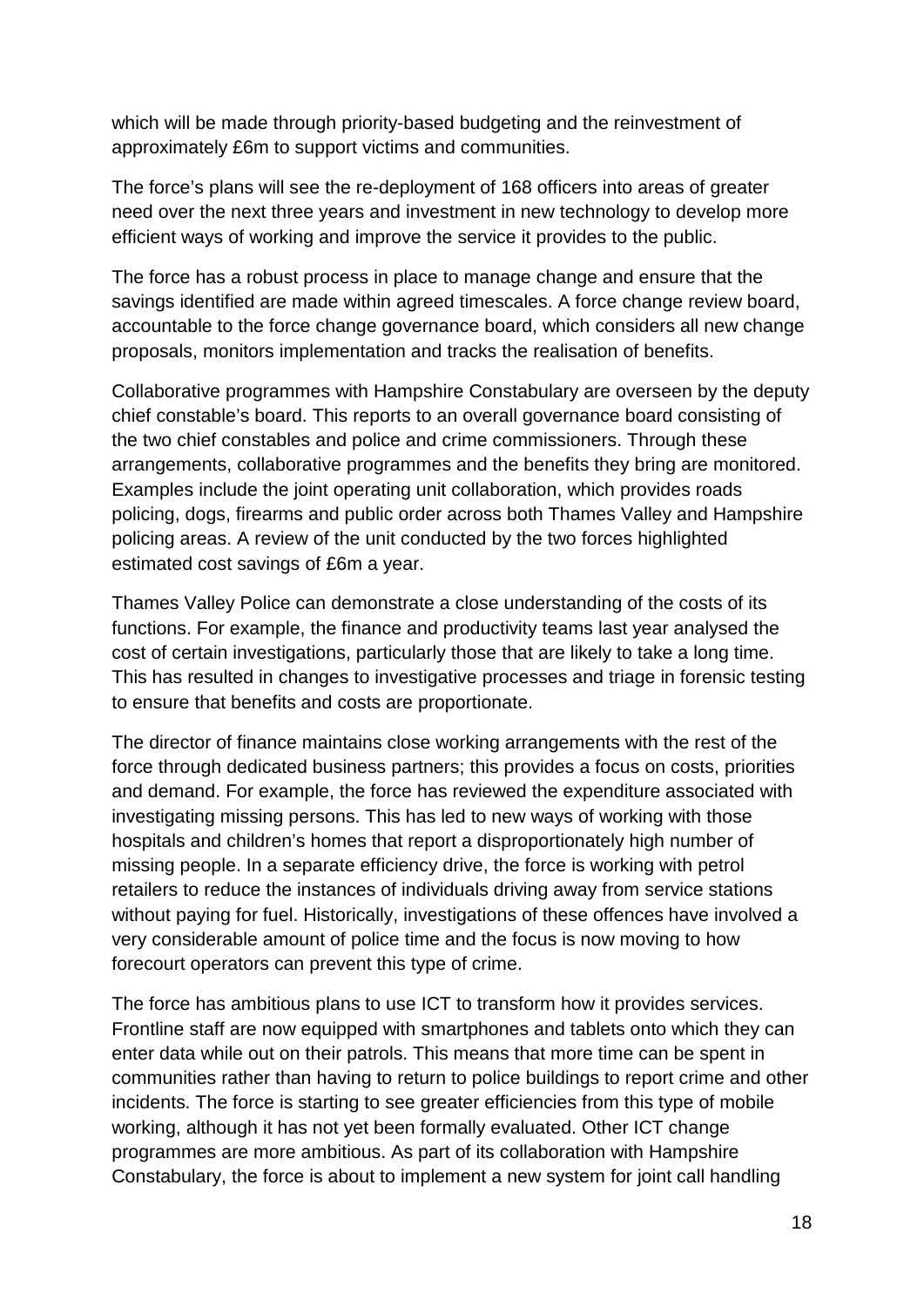that will provide greater resilience at times of peak demand and reduce overhead costs.

Furthermore, for the first time call handlers will have immediate access to all historical information relating to the caller, the venue they are calling from and the type of service they have required before. This will ensure that their needs are more readily understood by call handlers and that the service provided is in line with their immediate circumstances.

These improvements will also provide the users of services provided by Thames Valley Police a greater choice in how to access them. A new customer portal will offer self-service to the public. It will support online crime reporting, automated updates on the progress of investigations and notifications of how cases are concluded.

## <span id="page-18-0"></span>**How well does the force improve the productivity of its workforce?**

Finding ways to make police officers and staff more efficient when they are out in their communities and reducing time spent doing back office functions is essential to ensuring that police officers remain visible, on the beat and engaged in activities to reduce and fight crime. Police forces spend around 80 percent of their budget on staffing, so it is vital that the workforce is as productive as possible. This means forces need to ensure that all their staff have the skills and capabilities to provide the required level of service. We assessed how well Thames Valley Police understands the skills its staff need, both now and in the future; where there are gaps in either capacity or capability, we looked at whether the steps it is taking are appropriate to ensure that its staff work as efficiently and effectively as possible. We looked in particular at whether the workforce has the right level of digital skills, both to make the most of current ICT systems and to investigate crime digitally.

#### **Understanding current workforce capabilities and gaps**

Thames Valley Police has a good understanding of its current workforce skills and gaps in capabilities. Full details of workforce skills are maintained on a database that allows local policing area commanders to monitor skills profiles. Any anticipated shortfall is identified on the database and leads to discussions between the local area and the force HR department. This allows the force to address any shortfall in workforce skills, either through prioritising training courses or through the central allocation of resources if staffing levels fall beneath required levels.

The force's senior team also uses this workforce planning process to make strategic forecasts of workforce capabilities and gaps that take into account emerging crime trends or changes in policing priorities.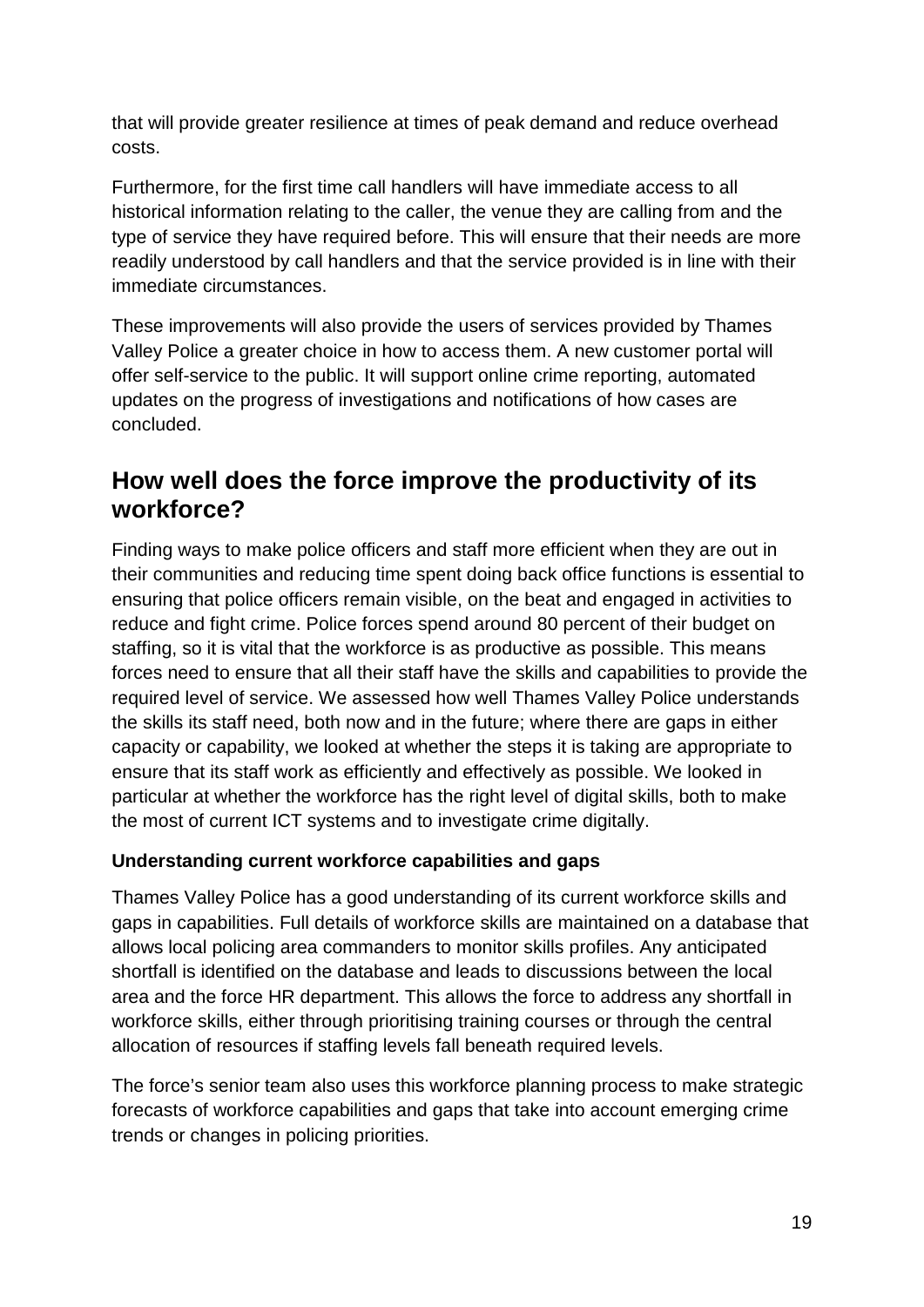For example, the force has put measures in place to address a substantial increase in reported cases of domestic abuse and serious sexual offences by increasing the number of specialist detectives. Similarly, the workforce skills requirement is changing to confront the new challenges of cyber-crime and to increase the number of firearms officers needed to counter the heightened threat of terrorism.

#### **Tackling workforce gaps**

The force has a good system in place through which it identifies and addresses gaps in capability. The system is generally effective. Once a capability gap is identified, it will be considered by the force's strategic resourcing group, which will either prioritise training or allocate additional resources. In respect of the specific capability shortfalls in cyber skills, protecting vulnerable people (requiring specialist skills relating to crimes associated with the most vulnerable victims; for example, rape or child abuse) and firearms officers, the force is taking the following actions:

- investing in training to develop its approach to safeguarding, vulnerability and exploitation. This is based on the findings and recommendations of internal management reviews, serious case reviews and other national developments.
- providing specialist training to detectives to improve the force's capability to fight certain types of crime that occur in the Thames Valley area; for example, so-called honour-based violence and abuse. A number of officers have been trained in cyber-crime investigation. These officers also form part of a force-wide network and act as single points of contact to support local officers who are investigating internet-based crime.
- collaborating with Hampshire Constabulary to boost the number of firearms officers available, through a series of joint recruitment and training programmes.

The force recognises that it has ongoing risks in relation to recruitment and retention of staff in specialist areas. A strategic review group led by a chief officer has been set up; this ensures that staffing levels in priority areas are maintained and that recruitment policy is focused on ensuring that principal areas of activity have sufficient resources to cope with future change.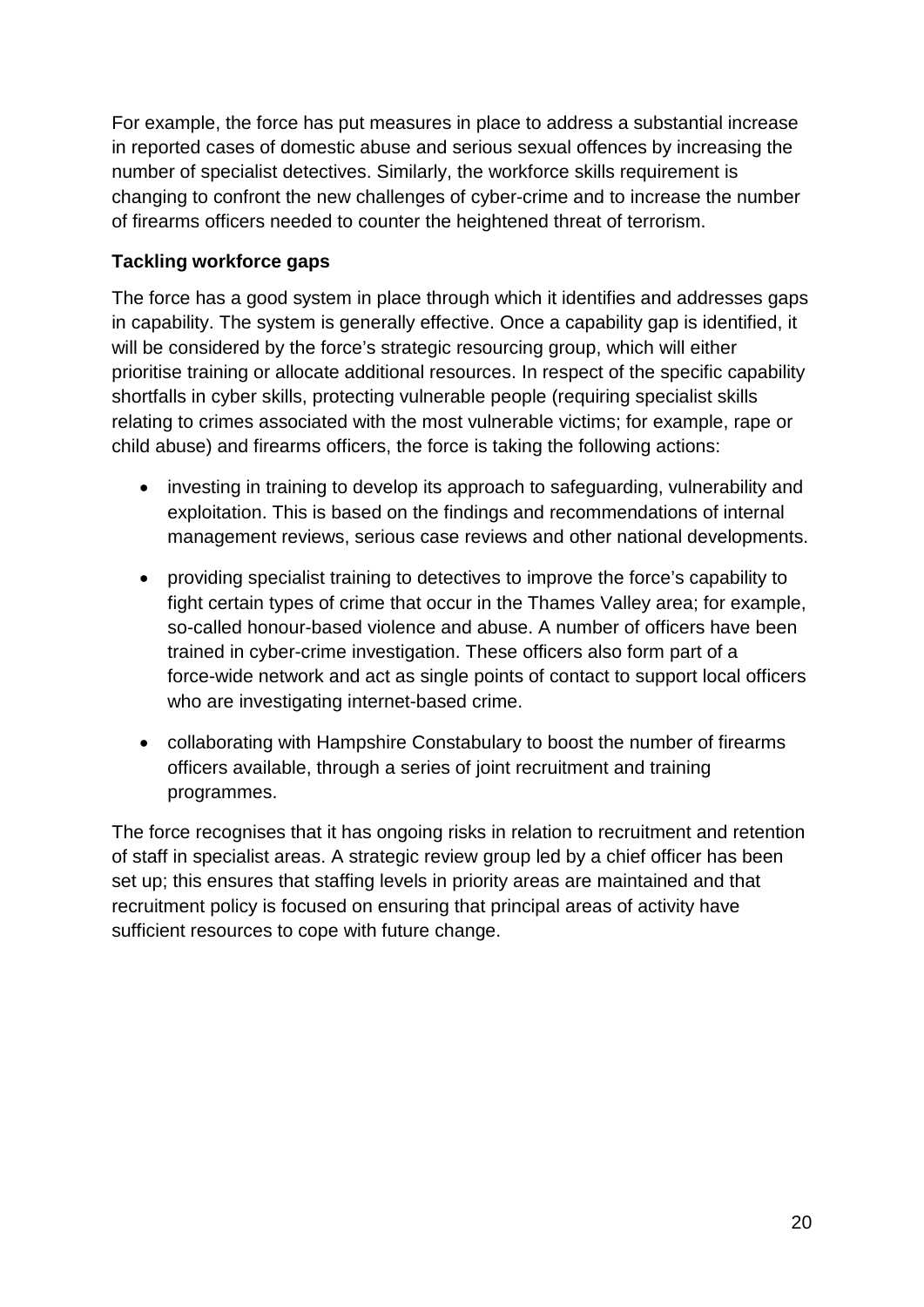## <span id="page-20-0"></span>**How well does the force work with others to improve how it manages demand for its services?**

We assessed how well Thames Valley Police has explored all opportunities to work in collaboration with others to increase efficiency and provide better, more resilient services. This can include work with other police forces, local public sector organisations, the private sector and the voluntary sector. We looked at whether the force has a clear rationale for the decisions it has taken about how it works with others, and whether it has a good understanding of how successful its joint working has been in helping it to better meet demand for its services.

Thames Valley Police has a long-standing commitment to collaboration and has developed a number of significant collaborative programmes with its neighbour, Hampshire Constabulary. It shares two chief officer posts with Hampshire Constabulary and has increased the scope of the programme to incorporate ICT and contact management in addition to specialist policing services. Further opportunities are being explored with Hampshire Constabulary and other regional forces.

The force works well operationally with other public sector organisations, including the fire and rescue service. There is a memorandum of understanding in place with the ambulance service in connection with some areas of shared work. In addition, the force provides services to vulnerable people in collaboration with other partners as part of co-located multi-agency safeguarding teams. However, the force considers that the complexity of its local authority landscape makes it difficult to establish forcewide collaboration with local councils. Thames Valley covers a large and diverse geographical area, which encompasses numerous different county, unitary and district councils. As a consequence, it regards its first choice partners for joint ventures to be other police forces in the region.

#### **Collaboration benefits**

We found significant evidence that collaboration and partnering by Thames Valley Police has reduced costs and improved services. The joint operation unit (incorporating specialist policing services; for example, firearms, dog support) with Hampshire Constabulary, which is led by a chief officer, has realised savings of £6m a year. ICT collaboration, which is also led by single chief officer, has brought together investment from both forces for a single contact centre platform and a single ICT help desk. It is also enabling a planned joint command and control system and customer portal. The force is the lead member of the Chiltern Transport Consortium, which manages the vehicle fleets of Bedfordshire Police, Hertfordshire Constabulary, the Civil Nuclear Constabulary and Thames Valley Police. This provides the opportunity for the force to benefit from access to a greater range of contracts and economies of scale in fleet management.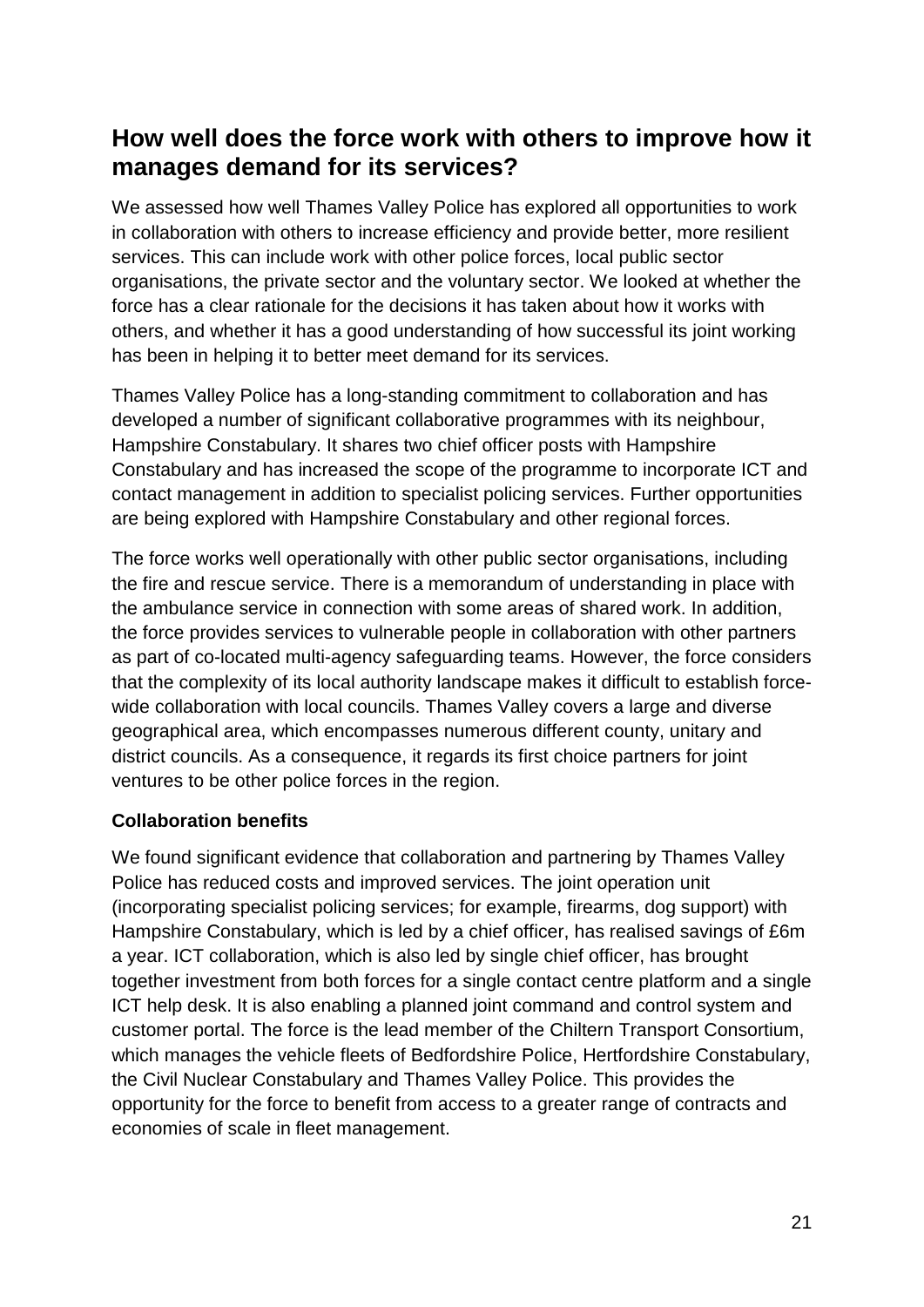The force is also working well with other agencies to help manage demand more effectively. We set out below some examples of progress and promising practice in this regard.

The force is collaborating with the fire and rescue service to reduce costs. The force signed a memorandum of understanding in July 2015 and this is leading to progress on estates collaboration, particularly in Berkshire and Buckinghamshire. Training on procedures to be followed when visiting homes if calls have been made expressing concern for people's welfare is now provided jointly to the police and fire service. This means that frontline staff from either the police or the fire service can manage this type of incident. This reduces duplication of effort and unnecessary deployments.

The force is developing protocols with partner agencies to agree which organisation should accept primacy for certain types of calls for service. For example, better working relationships with residential care homes for children is reducing unnecessary attendances by police officers when children are reported as missing.

The force has a well-regarded mental health triage scheme that is due to be extended. This involves psychiatric nurses working alongside frontline police staff to provide more direct access to appropriate services for those with mental health problems. Historically a considerable amount of police time has been spent coordinating the activity of other organisations to find the right medical care. The triage scheme now means that police involvement is restricted to those occasions when it is absolutely essential; it also ensures that immediate care is available to the most vulnerable.

The force has collaborated extensively with local partners in the use of buildings and premises. It currently has about 50 locations where it shares space with the fire and rescue service, a local authority, charitable organisations or as part of a multi-agency collaboration. A number of additional proposals to share buildings with other organisations are being considered in the interests of efficiencies and savings.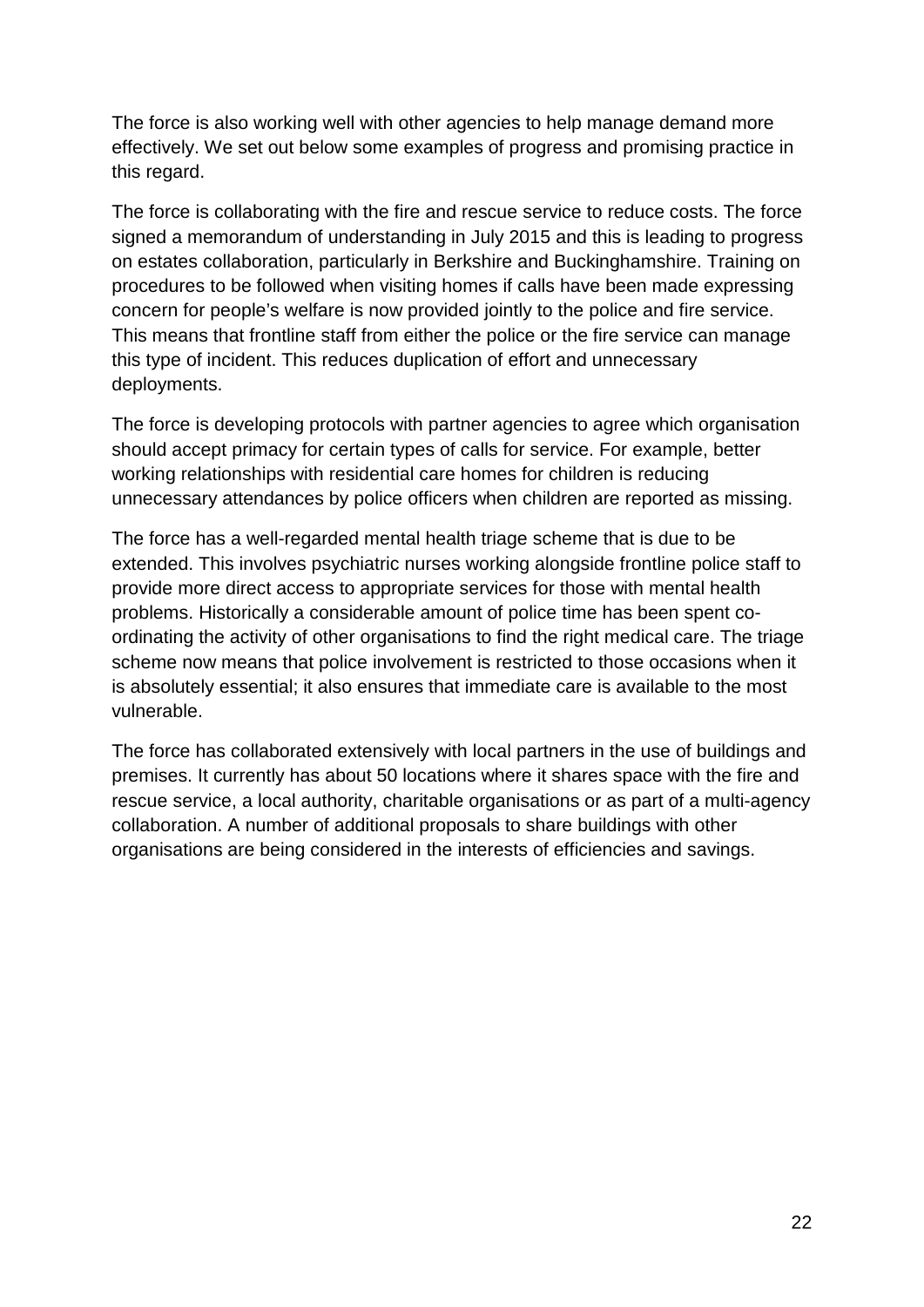

**Figure 5: Projected percentage of net revenue expenditure in Thames Valley Police, compared with England and Wales, on collaboration with other forces in the 12 months to 31 March 2016 to the 12 months to 31 March 2020**

#### **Source: HMIC Efficiency data collection**

**Note: some forces could not provide data for all years. These forces have been excluded from the England and Wales average in those years only. West Mercia Police and Warwickshire Police stated that all of their net revenue expenditure is spent in collaboration. To avoid distorting the distribution of forces, these have been removed from the England and Wales average for this figure. For further information about the data in figure 5 please see annex A**

Thames Valley Police has forecast that it will spend £49.5m in 2016/17 on collaboration with other police forces. This is 13.4 percent of its net revenue expenditure (NRE), which is broadly in line with the England and Wales average of 11.9 percent. For 2019/20, the force has forecast that it will spend £46.6m (12.2 percent of NRE) on collaboration with other police forces. This is broadly in line with the England and Wales average of 14.8 percent.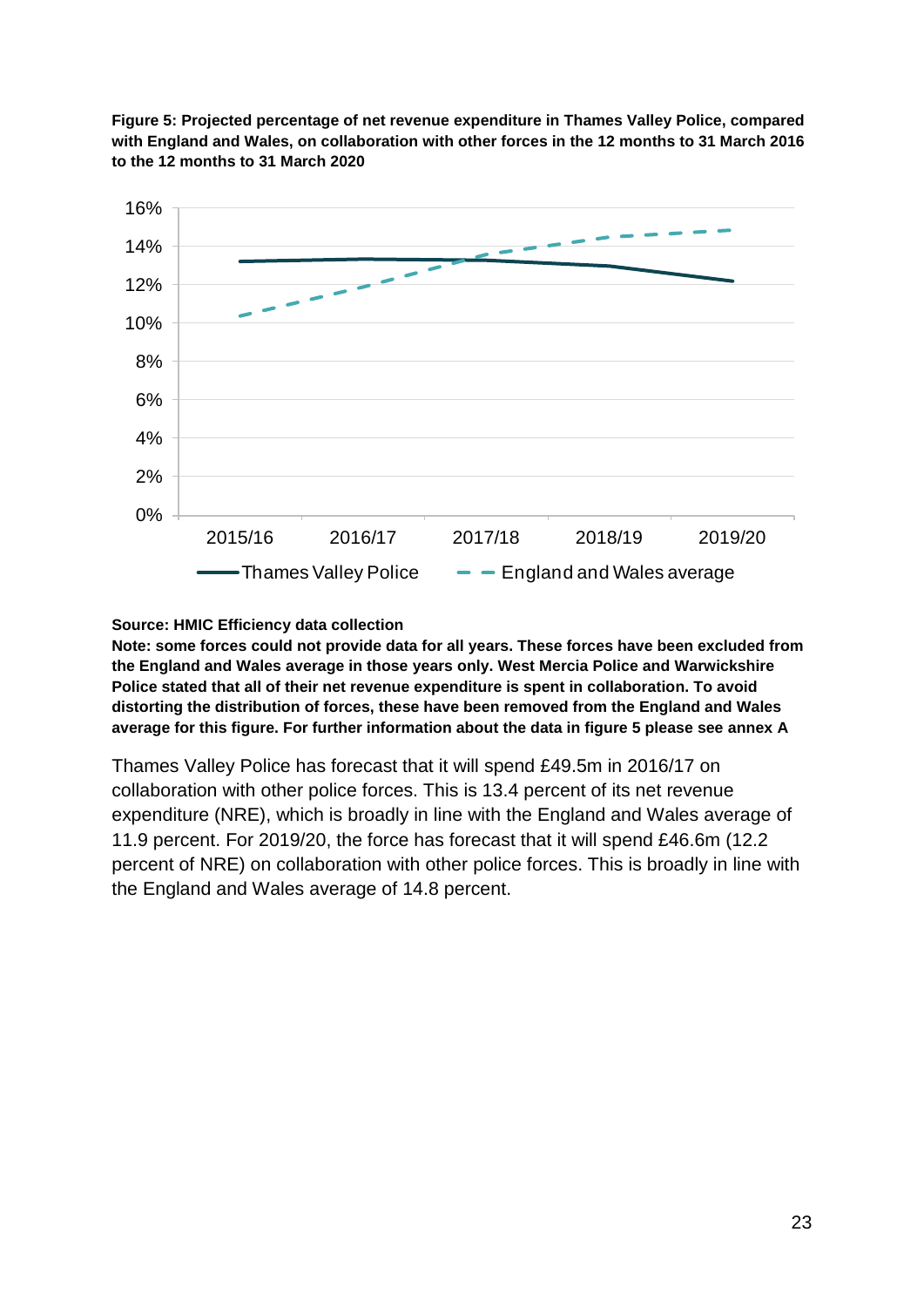



**Source: HMIC Efficiency data collection Note: some forces could not provide data for all years. These forces have been excluded from the England and Wales average in those years only. For further information about the data in figure 6 please see annex A**

Thames Valley Police has forecast that it will spend £2.8m in 2016/17 on collaboration with non-police organisations. This is 0.8 percent of its net revenue expenditure (NRE), which is broadly in line with the England and Wales average of 3.4 percent. For 2019/20, the force has forecast that it will spend £2.5m (0.7 percent of NRE) on collaboration with non-police organisations. This is broadly in line with the England and Wales average of 3.5 percent.

## <span id="page-23-0"></span>**How well does the force understand how any changes made to improve efficiency have affected its ability to manage demand?**

As resources reduce and demands on police services become ever more complex, it is increasingly important that forces understand fully the benefits that are realised from any investment and the impact of any new ways of working. This understanding enables them to learn from what works and to take swift action to mitigate any negative results.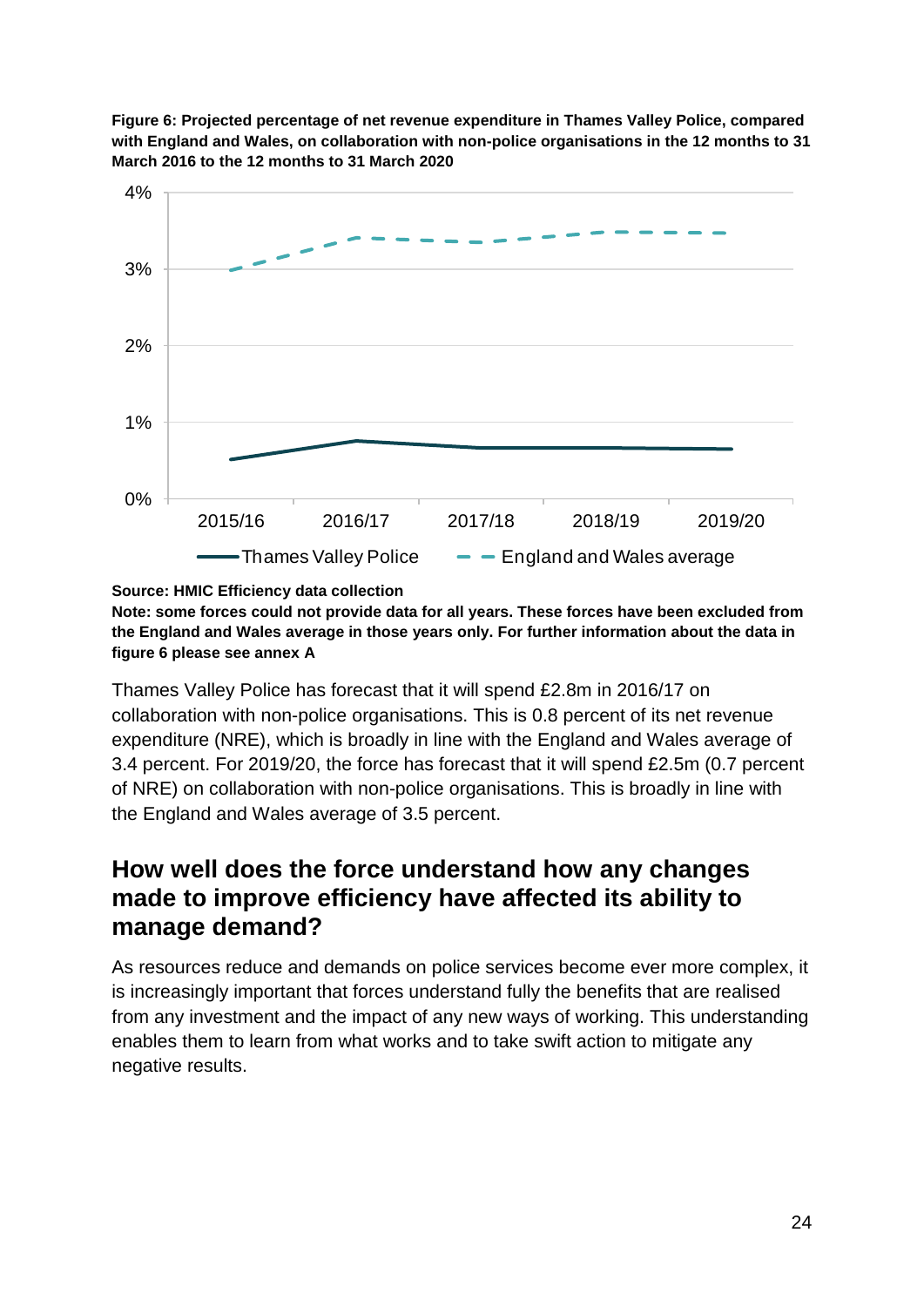Thames Valley Police can provide some information to demonstrate how it has used investment to make savings; the force is well placed to calculate anticipated savings from current and future investments in ICT.

The main investment relates to the implementation of a shared contact centre with Hampshire Constabulary, which is scheduled to realise recurring savings of £5m a year. Ancillary projects include investment in software both to assist investigations and to improve the way the force polices demonstrations and other large events.

Many investigations are becoming increasingly reliant on securing evidence from computers, mobile phones and tablets. Historically, forensic examination of these devices has been time-consuming and led to investigations being unnecessarily protracted. The force has invested in new software that allows investigators to download digital evidence, which has speeded up investigations and ensures a better service is provided to victims.

In another programme, the force has invested in software that helps plan the number of officers necessary to police demonstrations and other events such as football matches and festivals. It is anticipated that this will bring more accuracy to event planning to ensure that police resources are better matched to the needs of the particular occasion.

Additionally, the force has made savings by investing in its own in-house legal service, thereby reducing the reliance on external law firms. This has reduced costs and improved the service provided.

The force has a strong track record in implementing changes and savings with the current priority-based budget process. Budgeting is subject to ongoing monitoring to ensure that the changes and savings are realised within agreed timescales.

The force can demonstrate that it takes some steps to review the impact of change on service provision. Internally, the change team has programme and project support managers to help operational staff understand the consequences of change.

For example, change support managers have undertaken research to establish the impact of the closure of some counter services in police stations. The closure of front counter services can be controversial and lead to criticism of a force, In Thames Valley, HMIC found that change managers had carefully monitored the preparation for closure and monitored the post-closure impact. This ensured that there was no adverse reaction in local communities affected by the closures.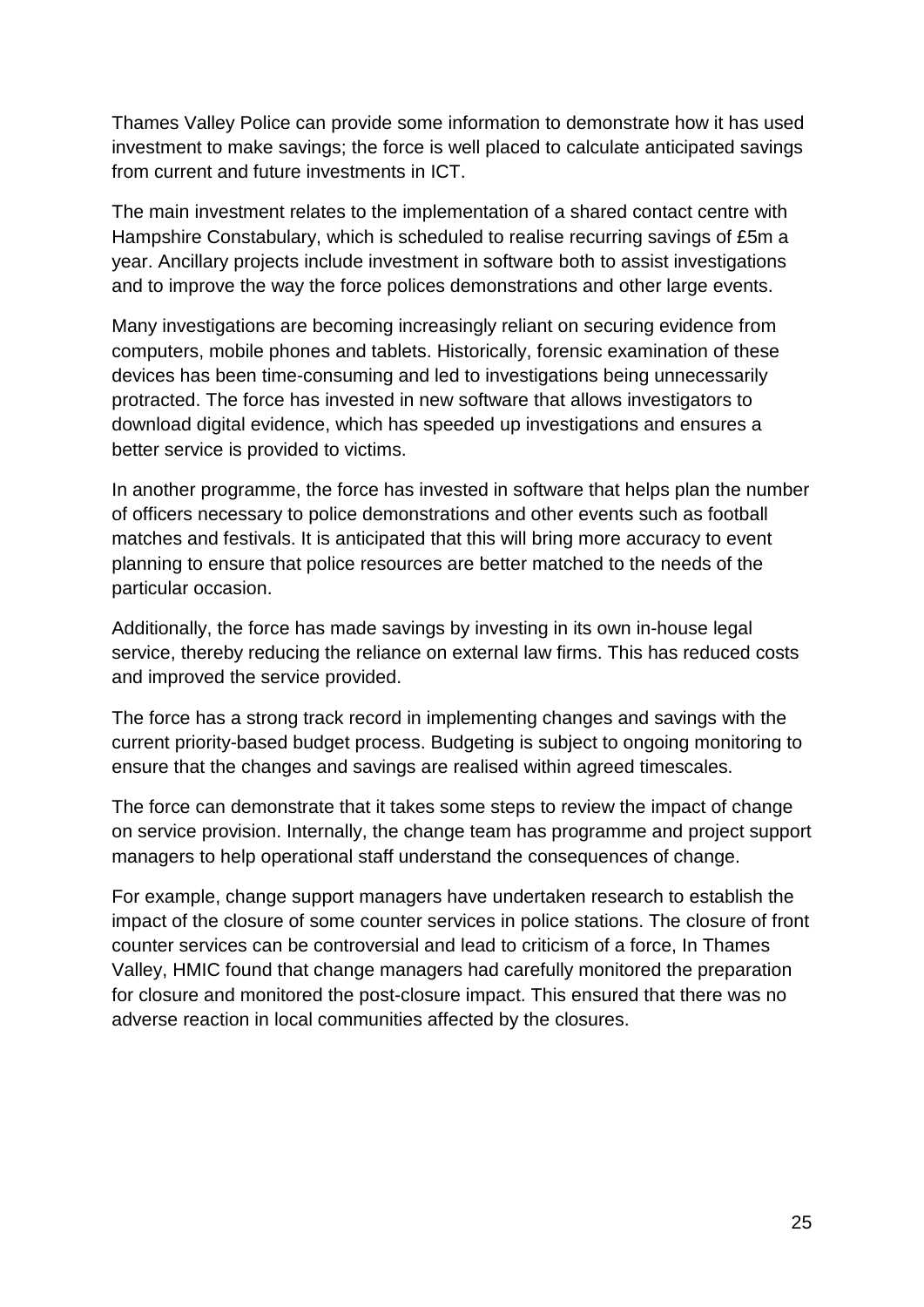## <span id="page-25-0"></span>**Summary of findings**



**Good** 

Thames Valley Police makes good use of its resources to manage current demand. The force's method of setting priorities and directing resources is established and well-understood. It is based on a sound understanding of strategic threats and risks and good use of priority-based budgeting to align resources with the areas of greatest need. Among other measures to further improve this situation is the introduction of a customer services portal in the force's contact centre, designed to improve public access as well as manage demand in the contact centre.

The force can demonstrate a well-developed understanding of the costs of its services and workforce skills, and it also has a sound method through which gaps in the workforce can be identified and addressed. The force has a good track record of joint working with other police forces and works well in partnership with other agencies, including the numerous county, unitary and district councils across Thames Valley.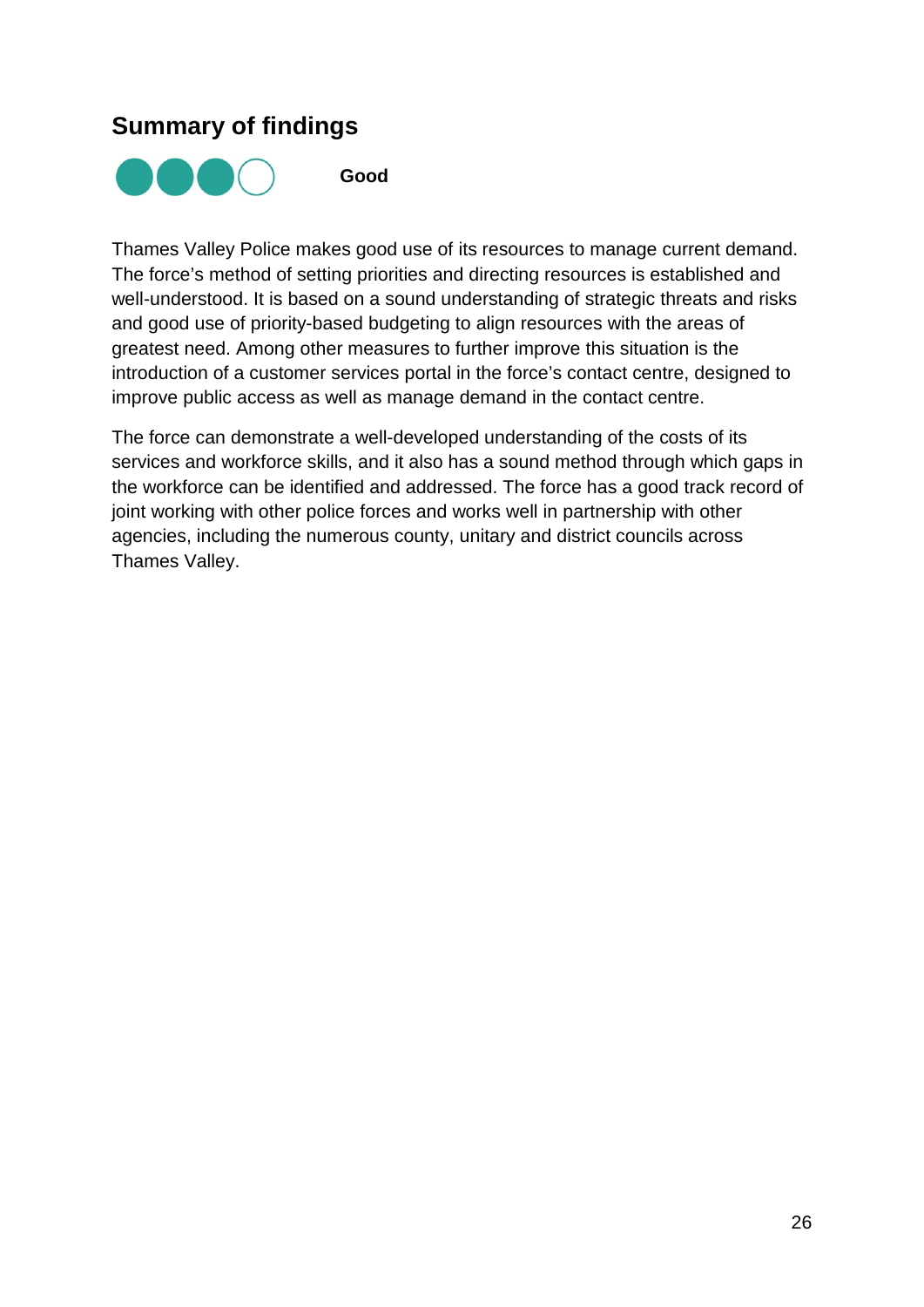# <span id="page-26-0"></span>**How well is the force planning for demand in the future?**

HMIC examined how well forces are using their understanding of current and future demand on their services to develop more efficient ways of operating that balance ambition, realism, innovation and risk. Our assessment examined the extent to which Thames Valley Polices plans are credible and achievable while at the same time are creative and ambitious. This included how far it is aiming to improve efficiency through its workforce plans, collaboration plans, financial plans, ICT plans and approaches to risk.

## <span id="page-26-1"></span>**How well does the force identify and prioritise areas to invest in for the future?**

It is important that forces have good plans in place which take account of future demands for their services as well as the likely future funding available to them. They need to invest wisely for the future in order to ensure that they have the right capabilities to meet future demand. HMIC examined the force's financial plans and workforce plans to assess how far it is set to meet future changes in demand and local priorities. We looked in particular at how well Thames Valley Police has considered its future ICT capabilities as well as any wider changes to the communities it serves.

#### **Matching resources to demand, organisational priorities and financial requirements**

The force's projected workforce model and planned use of assets match its organisational priorities and financial requirements. Its productivity strategy and priority-based budget approach is used to identify savings through changes in service provision. These drive the planned reduction in workforce numbers over the period to 2020, which has been arrived at on the basis of the force's assumptions about future funding.

The force has already started to adjust its workforce mix on the basis of its current understanding of future demand. It projects that during this financial year 87 officers will be redeployed to priority areas and an increased use will be made of police staff as accredited investigators instead of detectives. The force accepts that it does not yet have a comprehensive and detailed picture of exactly what future demand will look like and more work needs to be done in this area. Nevertheless, it anticipates that its proposed investment will allow it to prioritise relevant training and the allocation of resources.

The force has already started to shape the workforce towards some of the areas of growing demand and strategic priorities. For example, an enhanced programme of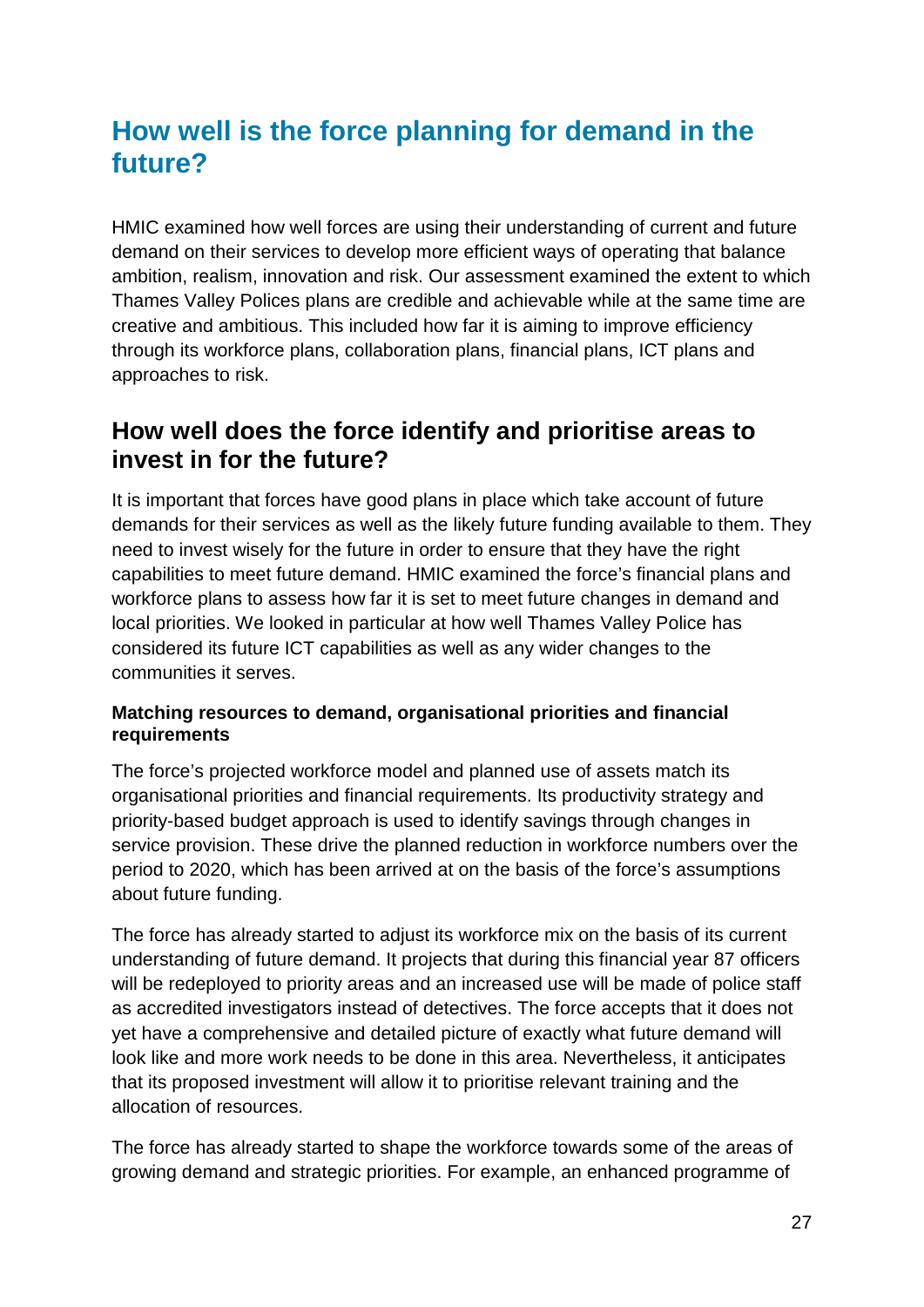safeguarding, vulnerability and exploitation (SaVE) training is in place to increase the capability of its workforce to support vulnerable victims. Another example is the development of the cyber-crime champions network to help frontline staff with investigations that rely on digital evidence.

#### **Investing in ICT**

Thames Valley Police has ambitious and transformational plans to use ICT more effectively in collaboration with Hampshire Constabulary. A nominated chief officer leads this programme in both forces and has significant influence on the overall strategic approach.

Evidence of progress that the force has made towards doing things more efficiently and improving services through ICT include:

- providing 380 body-worn video cameras to staff, with plans to increase the numbers by the end of the year.
- upgrading its IT network capacity to support plans for digital case files.
- providing smart phones and tablets to frontline staff to enable them to work more efficiently.
- an ambitious joint project with Hampshire Constabulary to develop a new contact management programme.
- plans to collaborate back office functions with Surrey Police and Sussex Police through a commercial software programme.
- work the force is doing on a number of upgrades to its ICT systems, including telematics for its vehicle fleet, internet-to-voice systems and upgrades to its records management system.

## <span id="page-27-0"></span>**How well does the force plan its investments?**

A force's plans for investment and savings need to be credible, realistic and informed by a full understanding of the future challenges (both financial and operational) that it is likely to face. HMIC assessed the extent to which Thames Valley Police's future plans are prudent, robust and based on sound assumptions about future demands and costs, while at the same time being ambitious enough to meet public expectations, including identifying new ways of working and providing services in the future.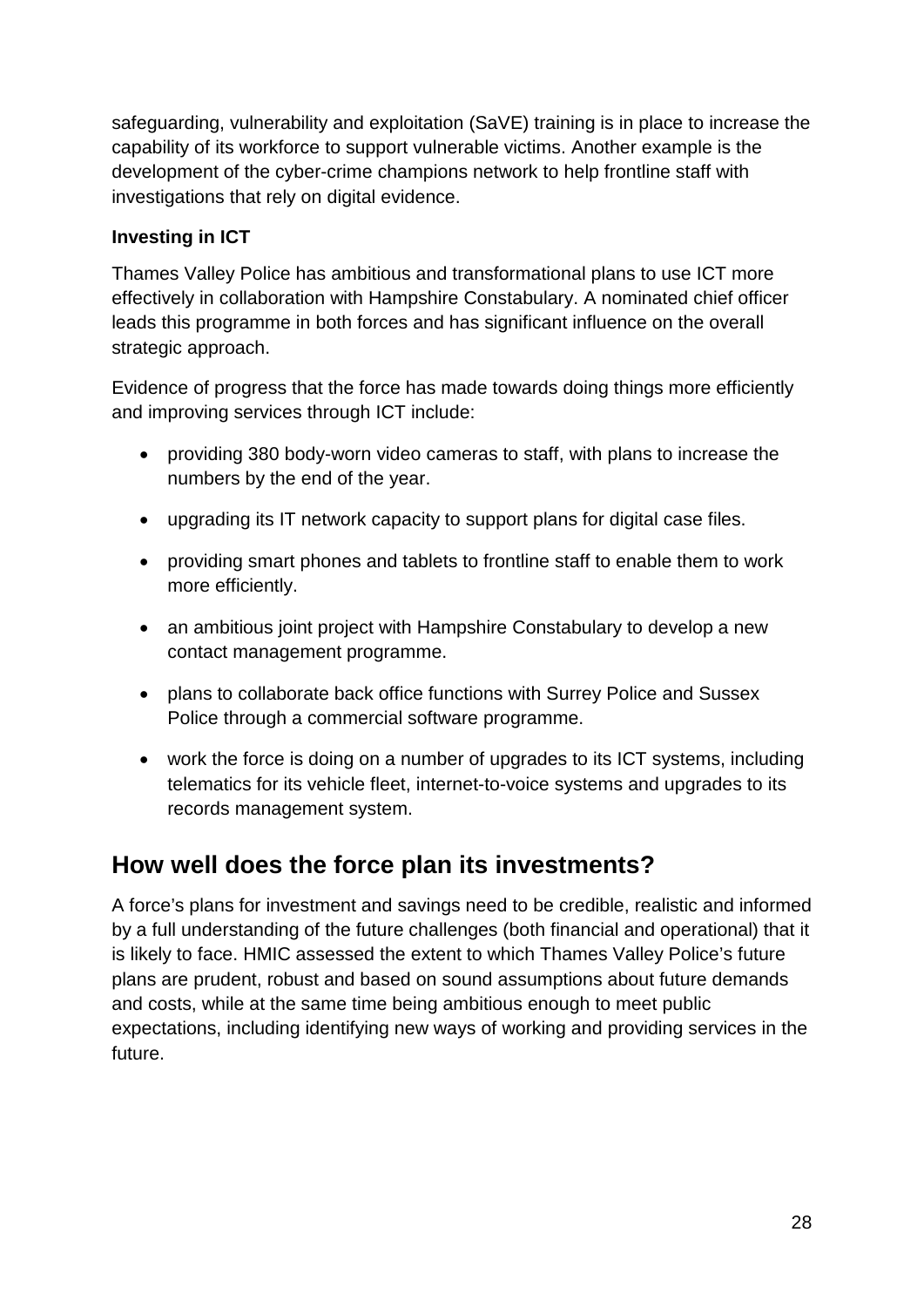



#### **Source: HMIC Efficiency data collection For further information about the data in figure 7 please see annex A**

The force's change and investment plans are rational and based on sound information, including advice provided by experts. The force has a good track record of making savings, initially through its productivity strategy and more recently through the priority-based budget process. Both form part of a robust change management process.

The force's financial plans are prudent and its projected organisational size and shape can be achieved within the funding available. The force has not hesitated to secure external expertise to improve financial planning and efficiency. For instance, a benchmarking exercise in non-pay expenditure on estate management and evidential storage has identified that other forces perform better in this area. Thames Valley Police has recently engaged consultants to review current practices who have completed a report identifying three options for the future.

The force also brings in external support from business partners for ICT projects, particularly to assure plans for technical viability and value. To further assure the ICT programme, Thames Valley Police also takes a structured approach to ensuring user acceptance of any new technology. The force consults widely with operational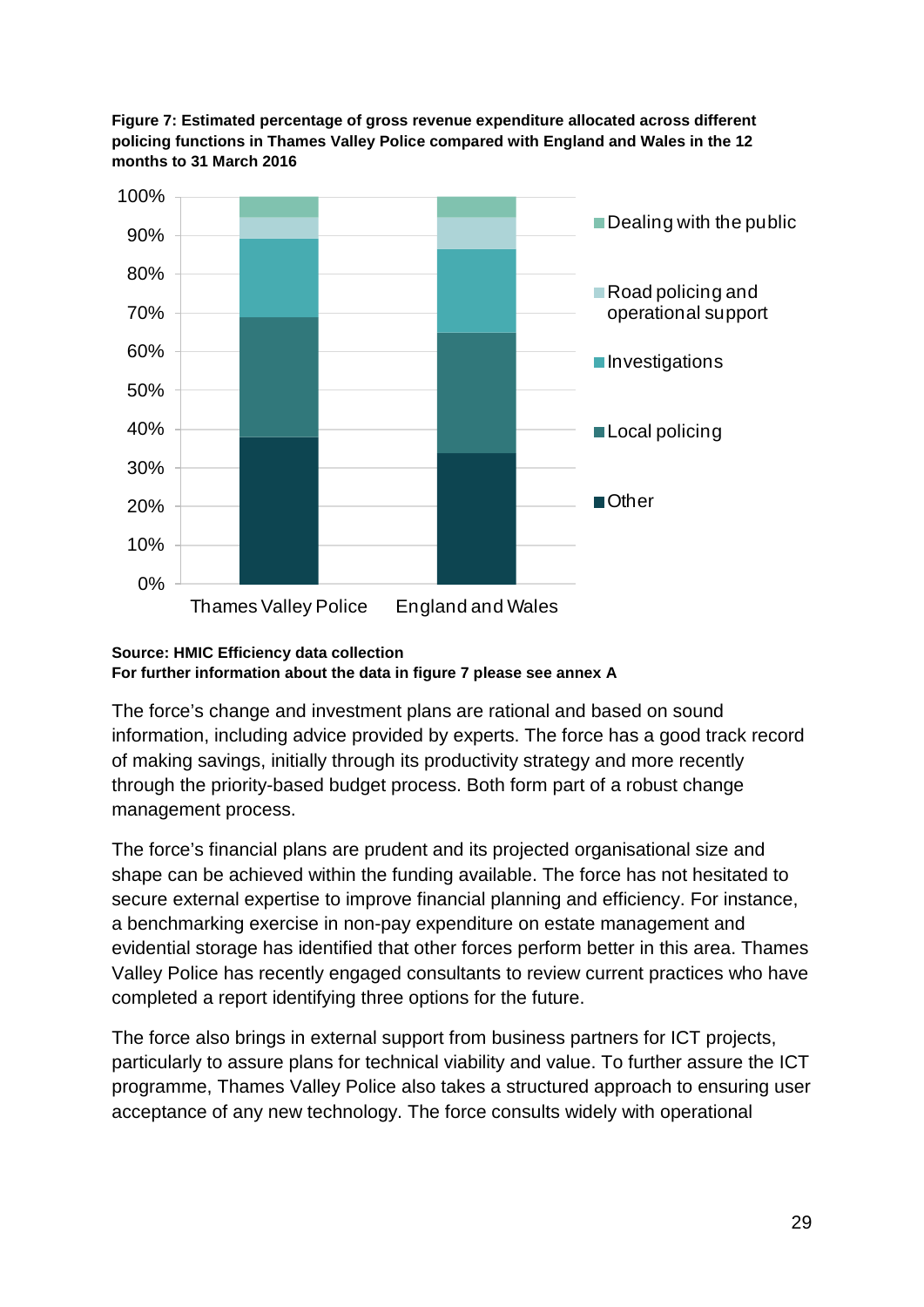practitioners to ensure that developments are fit for purpose. Furthermore, the force seeks the views of the public on these developments from an independent advisory group.

The force has effective financial oversight arrangements through the joint independent audit committee. This committee is made up of lay members and provides independent assurance to the police and crime commissioner and the chief constable. It has a particular remit to assess the adequacy of the force's risk management framework and the associated control environment. HMIC found that the chair and the members are well informed and also provide challenge to the police and crime commissioner and the chief officers about progress and risks in a number of areas. This means that the force's spending plans in significant areas, for example ICT, are subject to external checks to challenge their credibility.

#### **Planning for the future**

The force's financial plans are practical and credible and should achieve comprehensive change and savings. The force's medium-term financial plan for the period to 2019/20 includes plans for £36m of savings. It has a strong track record in meeting its savings requirements. It also has a clear and systematic approach to ensure that financial and organisational plans are aligned and based on good understanding of data.

The force understands its financial risks and has plans in place to address most of them. The exception to this is the likely adverse changes to its future income from government grant, through the proposed revision of the police funding formula. The police funding formula is set nationally by central government and proposed changes mean that some forces, including Thames Valley Police, stand to receive less funding. These changes are not currently modelled in the medium-term financial plan because the final proposal is still awaited. As an interim measure, a contingency plan will be developed to ensure the force's future financial planning remains strong.

Thames Valley Police has used priority-based budgeting to review budgets and identify opportunities for efficiency savings. This has been a main tool for making austerity savings over recent years. Eighty percent of the force's budget has been reviewed to date. Those remaining to be examined relate to services provided in collaboration with other forces and they will be reviewed in due course. The approach taken is to challenge spending and ask the question "is that delivering what we need; is there a better way of doing this?" This enables resources to be redirected to priority areas; for example, multi-agency safeguarding hubs, domestic abuse and child abuse.

The force is working in collaboration with Hampshire Constabulary to transform how the public contact the police and how both forces can provide some services through better use of IT. The force's plans are innovative, achievable and well developed. Both forces share a single IT lead and are in the process of merging the contact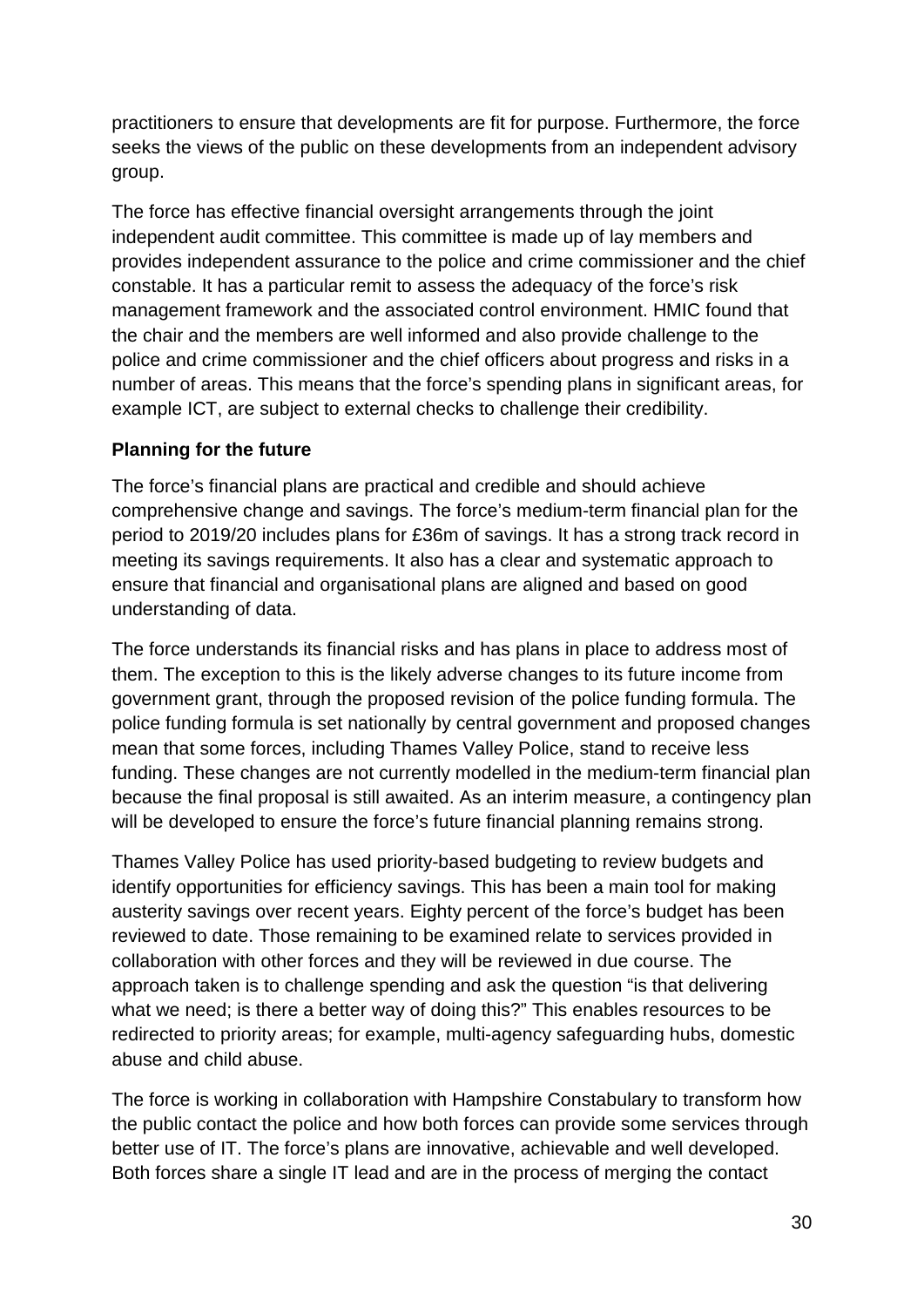management departments. Currently, they are working with an external business partner to enhance the way the public can report crime and provide additional information that the police have asked for. Analysis conducted by the force over a three-day period demonstrated that approximately 30 percent of calls received were to provide or request updates. As a consequence of this, many of these calls will shift to online reporting, allowing the force to work more efficiently and to provide a better service to the public.

## <span id="page-30-0"></span>**To what extent does the force fund its investments sustainably?**

Police forces have made significant financial savings over recent years which has enabled them to reduce their costs and protect frontline policing. They continue to face financial challenges and it is vital to their ability to sustain effective policing that they continue to seek improved efficiencies and drive down costs so that they can not only balance their budgets but also invest in improving their capability in the future. Forces need to consider different ways of transforming the way they work in order to secure effective policing in the longer term. This may include plans to establish different joint working arrangements with other organisations or investing in ICT to improve operational efficiency.

#### **Saving to invest for the future**

Thames Valley Police has a well-developed medium-term financial strategy that brings together workforce planning and financial projections. The medium-term financial plan for revenue is balanced for the period to 2020 and identifies planned savings, committed expenditure, areas for reinvestment and workforce adjustments.

The force has well developed plans through which it has identified further savings to be made in order to balance its budget and provide for a programme of investment into areas of higher priority.

It has projected savings of a further £36m between 2016/2017 and 2019/2020; the force plans that £22m will be re-invested to improve technology or to re-shape the way the workforce is deployed.

The police and crime commissioner and the force have a sound approach to managing reserves; the policy is to maintain general balances around a guideline level of 3 percent of the annual net revenue expenditure budget, with an absolute minimum level of 2.5 percent. As at 31 March 2016, unallocated reserves were £16.4m, which equated to 4.4 percent of the net revenue budget in 2016/17. Over the next four years the estimated level is projected to fall to £15.9m by 31 March 2020, which equates to 4.2 percent.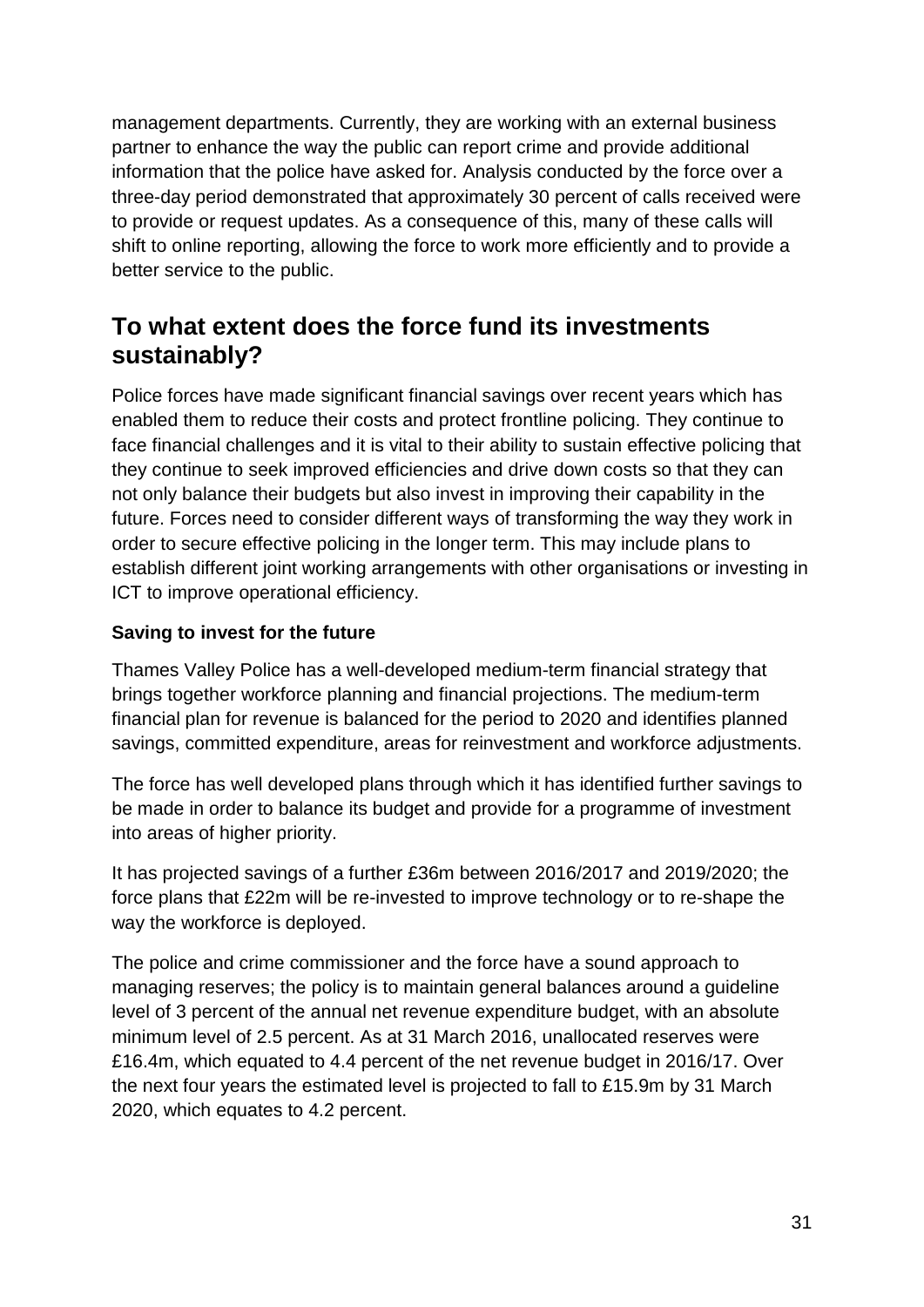#### **Working together to improve future efficiency**

Working with others to further improve efficiency is at the heart of the force's ICT strategy. It has ambitions for cross-regional collaboration with Hampshire Constabulary, Surrey Police and Sussex Police with the ultimate aim of ensuring, as far as possible, that the business of policing is done only once and on common systems. Progress includes:

- establishing a southeast regional practitioners network;
- a plan for a shared chief technology officer for the four forces (already a shared role for Thames Valley Police and Hampshire Constabulary); and
- common project management rules.

The force is consolidating contracts with other forces in the interest of efficiency. A good example is the convergence of its existing contract for the use of ICT devices with the corresponding contract used by Surrey Police and Sussex Police. This will facilitate greater economies of scale and allow additional forces to join into these contractual arrangements in the future.

The force constantly researches technological and organisational improvements to ensure that future collaborative programmes realise maximum benefits. For example, a common system across forces is being sought for new digital media storage and negotiations are in place for a single force to take primacy for forensics in the region.

The force is pursuing further opportunities to work jointly with Sussex Police and Surrey Police to replace existing HR and finance systems, including duties management. The system will also provide greater automation of transactional services. The investment in the new system is anticipated by the force to release £1.5m in savings per year and will be implemented in June 2018.

## <span id="page-31-0"></span>**Summary of findings**



Thames Valley Police is good at planning for demand in the future. Its plans are solid and the force has made good use of information to project future demand. It has a comprehensive and shared ICT strategy, which has been informed by experts and is subject to ongoing scrutiny through the force audit committee. Priority-based budgeting has allowed the force to identify how to work more efficiently.

The force's future plans are ambitious and realistic. However, it is not yet able to demonstrate all of the anticipated savings it aims to secure through investing in ICT.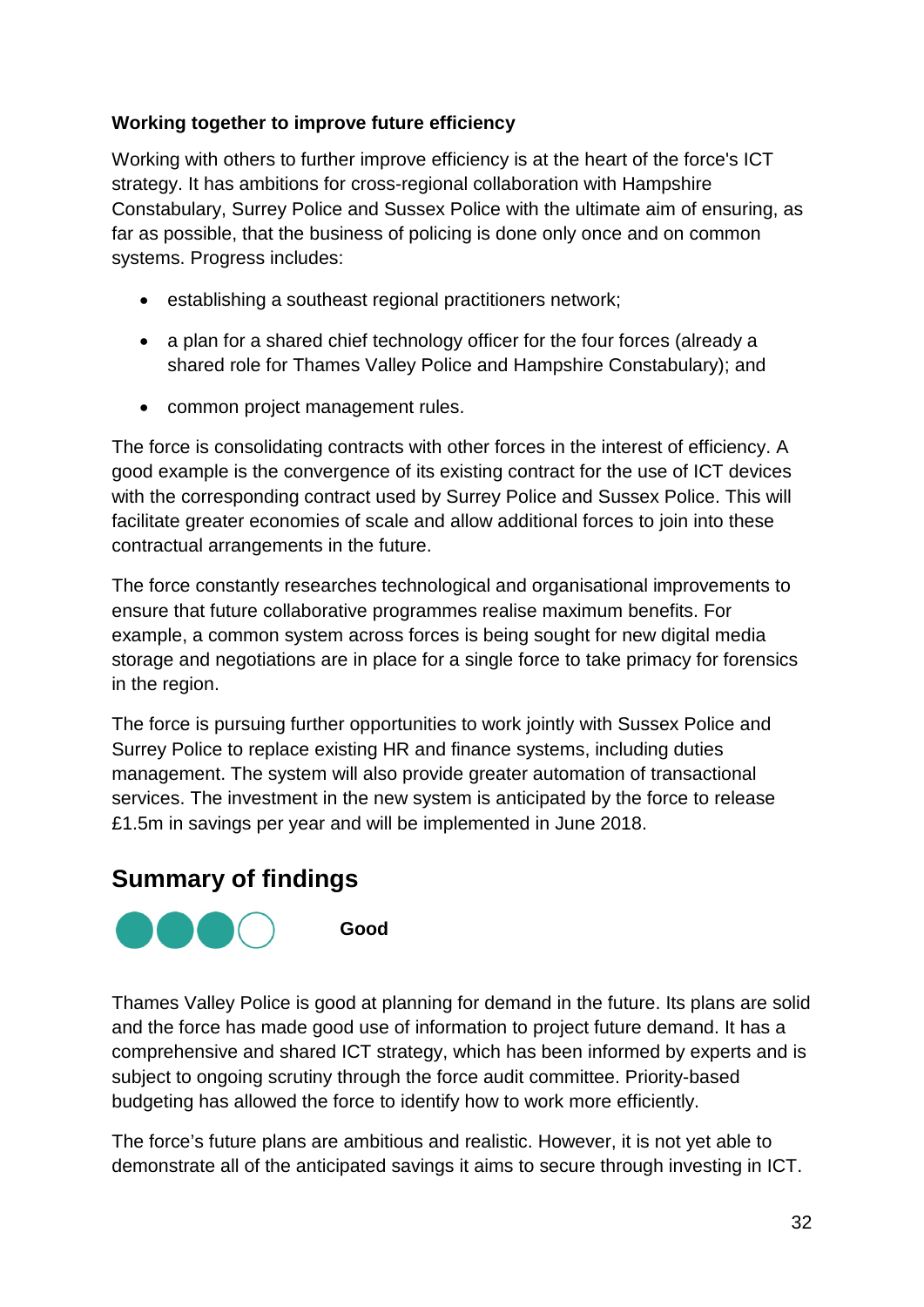# <span id="page-32-0"></span>**Next steps**

HMIC will assess progress on any recommendations and areas for improvement identified within its reports in a number of ways. We may re-visit those forces where we have identified a serious cause of concern, go back to assess as part of our annual PEEL inspection programme or receive updates through regular conversations with forces.

HMIC highlights recurring themes emerging from our PEEL inspections of police forces within our national reports on police effectiveness, efficiency, legitimacy, and also leadership. These reports identify those issues that are reflected across the country and may contain additional recommendations directed at national policing organisations, including the Home Office, where we believe improvements need to be made at a national level.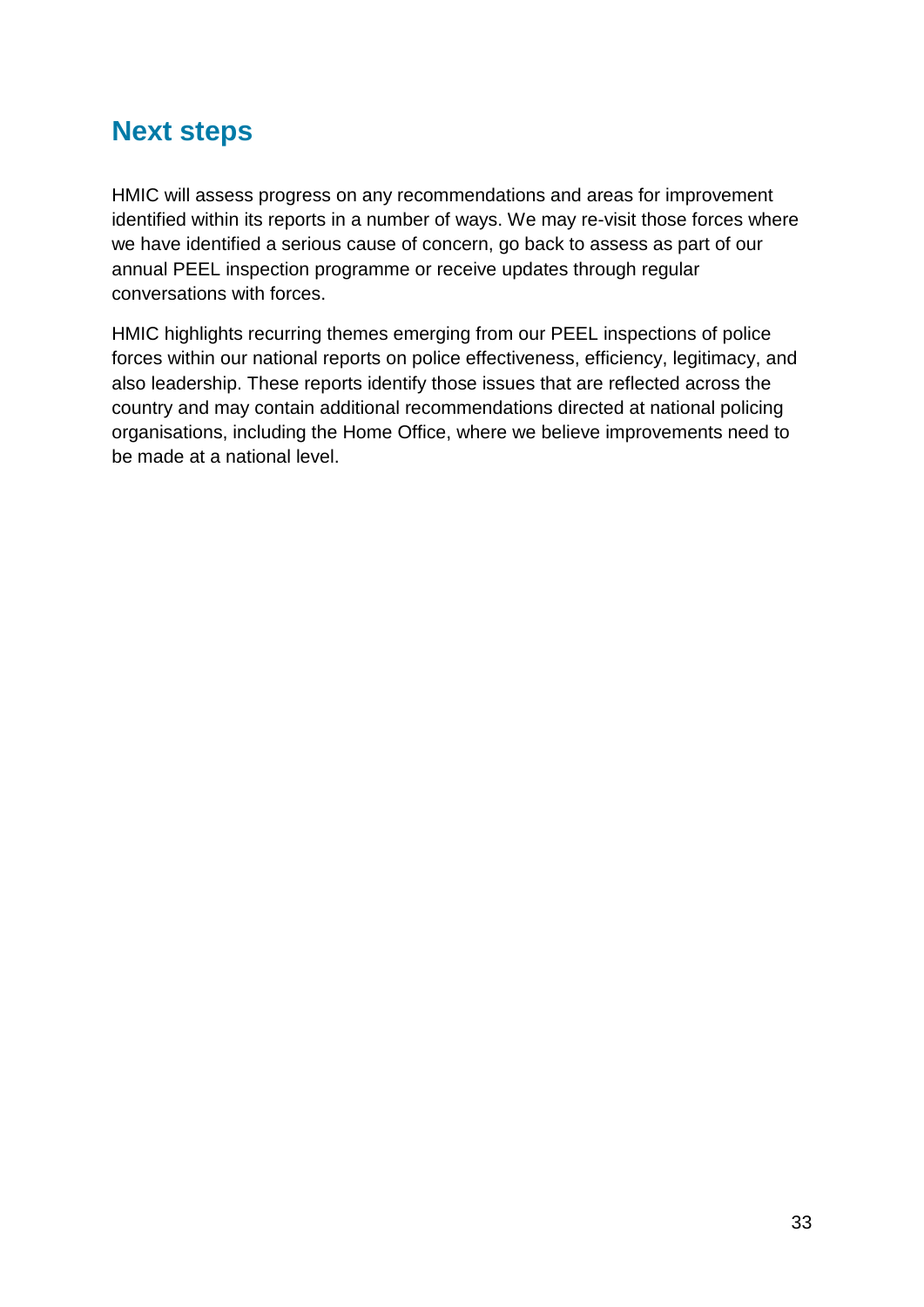# <span id="page-33-0"></span>**Annex A – About the data**

The source of the data is presented with each figure in the report, and is set out in more detail in this annex. The source of Force in numbers data is also set out below.

## **Methodology**

Please note the following for the methodology applied to the data.

#### **Comparisons with England and Wales average figures**

For some data sets, the report states whether the force's value is 'lower' than, 'higher' than or 'broadly in line with' the England and Wales average. This is calculated by using the difference from the mean average, as a proportion, for all forces. After standardising this distribution, forces that are more than 0.675 standard deviations from the mean average are determined to be above or below the average, with all other forces being broadly in line.

In practice this means that approximately a quarter of forces are lower, a quarter are higher, and the remaining half are in line with the England and Wales average for each measure. For this reason, the distance from the average required to make a force's value above or below the average is different for each measure so may not appear to be consistent.

#### **Statistical significance**

When commenting on statistical differences, a significance level of 5 percent is used.

For some forces, numbers described in the text may be identical to the England and Wales average due to decimal place rounding, but the bars in the chart will appear different as they use the full unrounded value.

#### **Population**

For all uses of population as a denominator, unless otherwise noted, we use the Office for National Statistics (ONS) mid-2015 population estimates.

## **Force in numbers**

#### **Forecast change in expenditure**

These data show estimated gross revenue expenditure (GRE) for the force in 2016/17 and 2019/20, calculated using total GRE pay and total GRE non-pay budgets provided to HMIC by individual forces at the time of data collection (April 2016), excluding expenditure on the office of police and crime commissioner.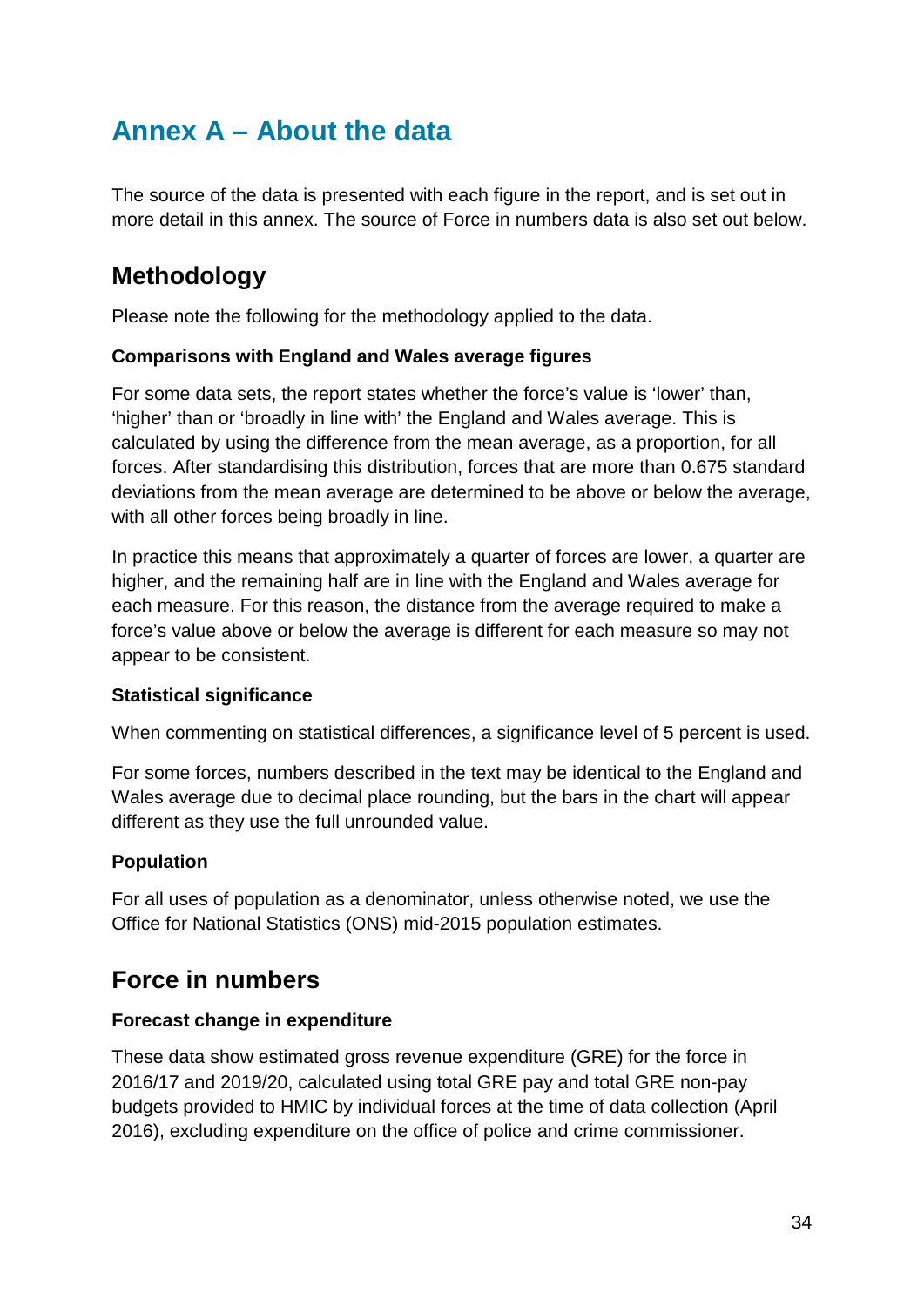#### **Forecast savings**

These data show planned savings (including use of reserves to bridge an in-year funding gap) in future years, calculated using the planned savings for pay and non-pay budgets provided to HMIC at the time of the data collection (April 2016). Some forces only provided figures for savings that they had formally signed off at that point, while others provided estimates for the whole period. Therefore a force with only a small savings requirement is not necessarily faced with only a small savings challenge for the future.

#### **Workforce figures (based on full-time equivalents) for 31 March 2016 and 31 March 2020**

These data are obtained from the Home Office annual data return 502. The data are available from the Home Office's published Police workforce England and Wales statistics (available from [www.gov.uk/government/collections/police-workforce](https://www.gov.uk/government/collections/police-workforce-england-and-wales)[england-and-wales\)](https://www.gov.uk/government/collections/police-workforce-england-and-wales), or the Home Office police workforce open data tables (available from [www.gov.uk/government/statistics/police-workforce-open-data-tables\)](https://www.gov.uk/government/statistics/police-workforce-open-data-tables). Figures may have been updated since the publication. Workforce includes section 38 designated officers (investigation, detention and escort), but does not include section 39 staff.

Projections for March 2020 are budget-based projections and therefore are likely to take into account a vacancy rate depending on a force's planning strategy. In some instances therefore an increase in budgeted posts may not actually indicate the force is planning to increase its workforce. In other cases, forces may be planning to reduce their workforce but have a current high vacancy rate which masks this change.

Workforce costs per head of population are obtained from calculations in HMIC Value for Money Profiles 2015, which use the ONS mid-2014 population estimates. The England and Wales averages will differ slightly from the Value for Money Profiles because we have included City of London Police and the Metropolitan Police Service.

## **Figures throughout the report**

#### **Figure 1: Volume of 999 calls from the 12 months to 31 March 2012 to 12 months to 31 March 2016**

These data are obtained from the Home Office annual data return 441.

#### **Figure 2: Police recorded crime in 12 months to 31 March 2015 to 12 months to 31 March 2016**

These data are obtained from Home Office Police recorded crime and outcomes data tables (available from [www.gov.uk/government/statistics/police-recorded-crime](https://www.gov.uk/government/statistics/police-recorded-crime-open-data-tables)[open-data-tables\)](https://www.gov.uk/government/statistics/police-recorded-crime-open-data-tables). Total police recorded crime includes all crime (excluding fraud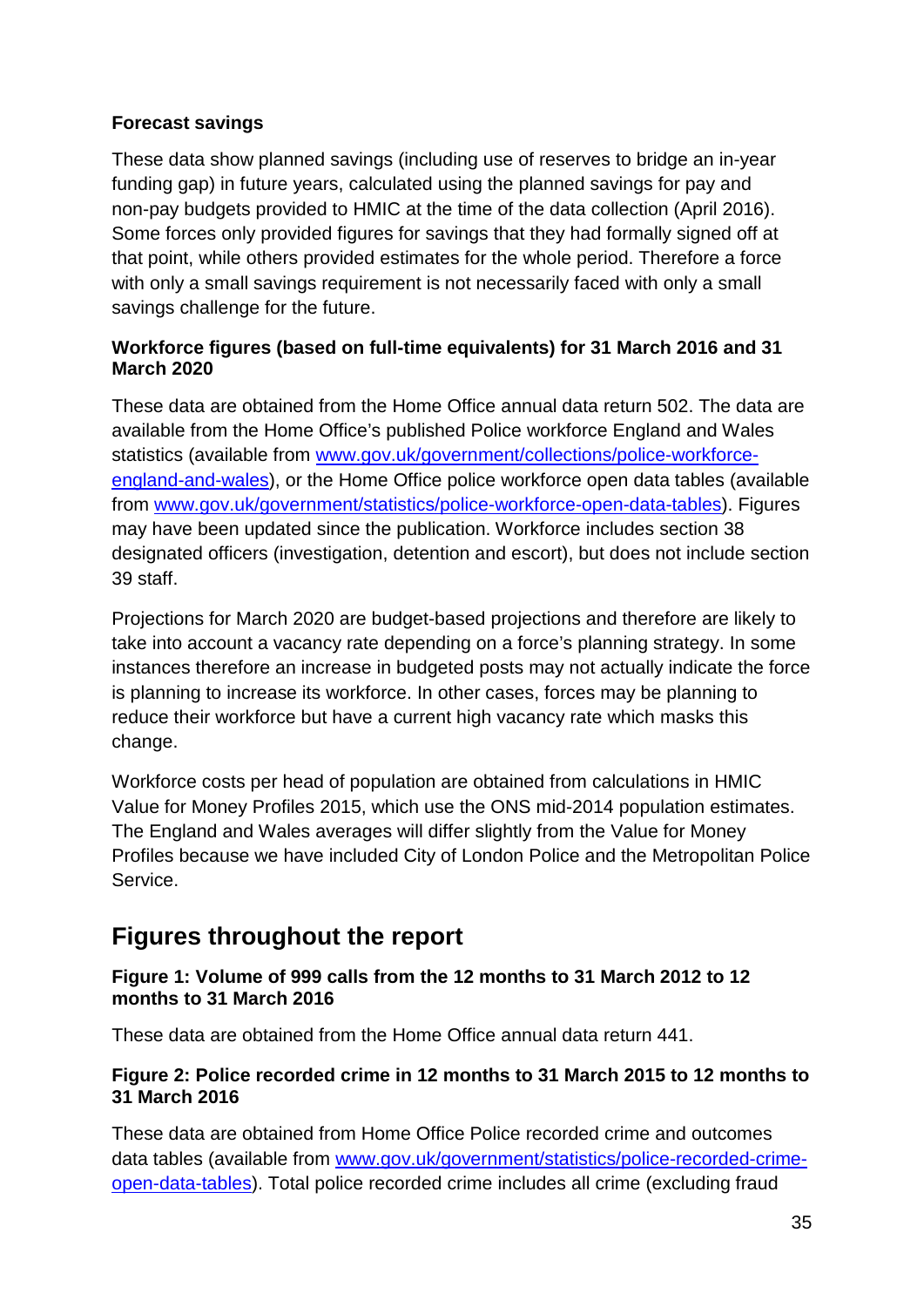offences) recorded by police forces in England and Wales. Home Office publications on the overall volumes and rates of recorded crime include British Transport Police, which is outside the scope of this HMIC inspection. Therefore England and Wales averages in this report will differ slightly from those published by the Home Office.

#### **Figure 3: Percentage of officers, staff and PCSOs in force workforce on 31 March 2016 compared to England and Wales**

Data as at 31 March 2016 are obtained from the Home Office annual data return (as set out in the Force in numbers section) which is an 'actual' full-time equivalents (FTE). The percentages used in figure 3 are derived from the total FTEs within forces, and therefore may differ slightly from the exact figures quoted within the report.

#### **Figure 4: Planned changes in workforce FTE from 31 March 2010 to 31 March 2020 for the force compared to England and Wales**

The figures in figure 4 are rounded to the nearest whole person, full-time equivalents (FTEs), and therefore may differ slightly from the exact figures quoted within the report. Police staff includes section 38 designated officers (investigation, detention and escort).

Data as at 31 March 2010 and 31 March 2016 are obtained from Home Office annual data return (as set out in the Force in numbers section) which is an 'actual' FTE. These data include officers on career breaks and other types of long-term absence, and those seconded to forces. Projections for March 2020 are budget-based projections and therefore are likely to take into account a vacancy rate depending on a force's planning strategy, but may not include a projection for absences. In some instances therefore an increase in budgeted posts may not actually indicate the force is planning to increase its workforce. In other cases, forces may be planning to reduce their workforce but have a current high vacancy rate which masks this change.

Due to the complex and continually evolving picture of workforce collaboration between neighbouring forces, not all changes in workforce figures reflect the workforce that is available to forces. Involvement in strategic alliances and/or regional organised crime units would be an example of where changes over time are likely to be skewed. Therefore sharp increases or decreases over time need to be considered with caution as they may simply represent accounting changes related to how staff are allocated to forces, not real changes in staffing levels.

At the time of the inspection, the future financial climate was uncertain. Several forces did not have confirmed plans for workforce projections. It is important to note that figures provided are in many instances unconfirmed estimates provided to assist HMIC in our inspection programme and should not be seen as a concrete plan for the future workforce landscape of policing.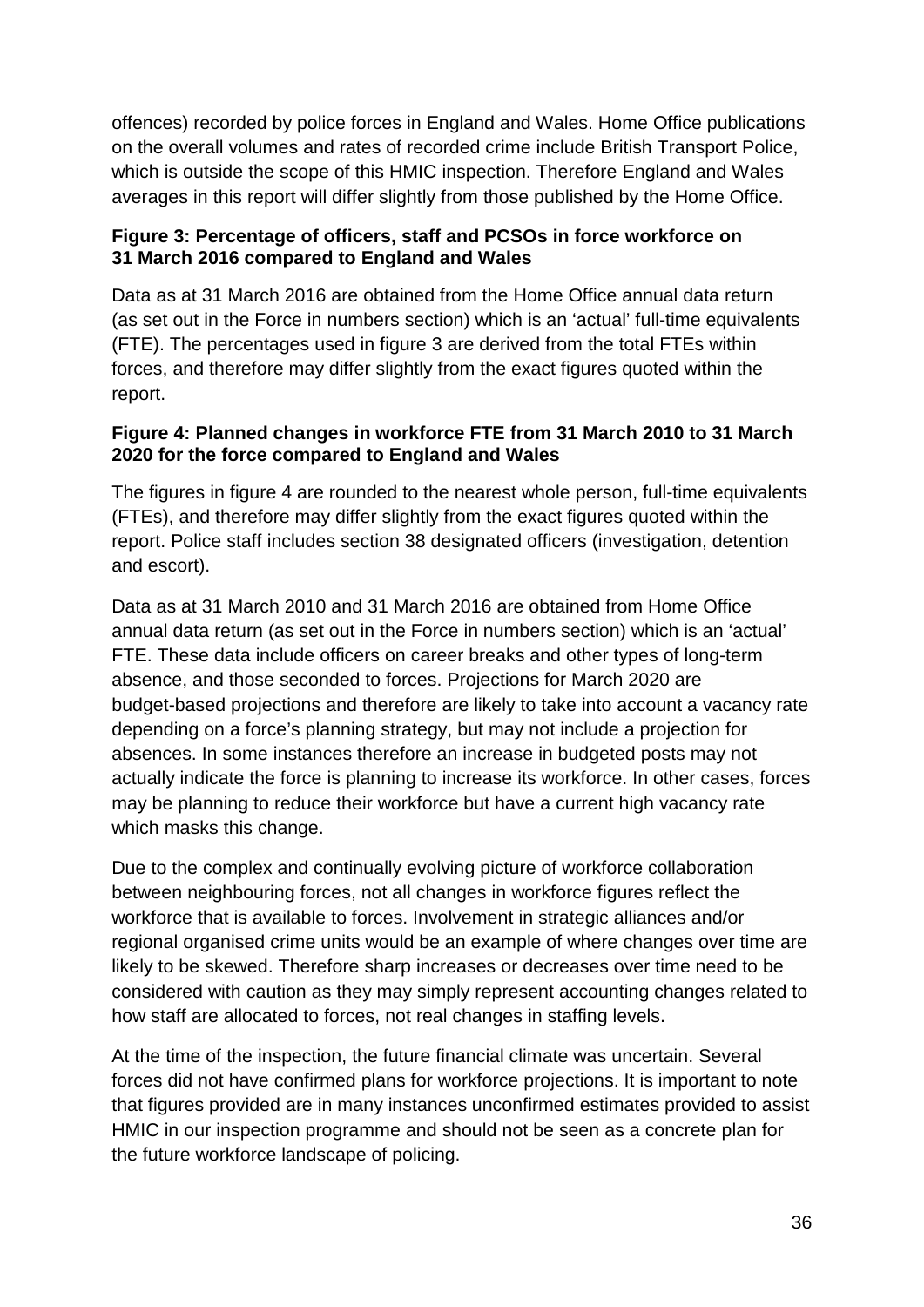#### **Figure 5: Projected net revenue expenditure on collaboration with other police forces for the 12 months to 31 March 2016 to the 12 months to 31 March 2020**

These data were provided to HMIC by individual forces at the time of data collection (April 2016), prior to inspection.

These data cover the level of expenditure by forces on collaboration-related activity. Collaboration can include a variety of different types of activity, some of which may not incur specific expenditure, but may still generate benefits such as savings or improved services the public. Therefore these data should be seen as only one aspect of potential collaboration activity.

West Mercia Police and Warwickshire Police have a highly-developed integrated relationship and have stated that all of their net revenue expenditure is through collaboration. To avoid distorting the distribution of forces around the average, West Mercia Police and Warwickshire Police have been removed from the England and Wales average for this figure.

#### **Figure 6: Projected net revenue expenditure on collaboration with non-police organisations for the 12 months to 31 March 2016 to the 12 months to 31 March 2020**

These data were provided to HMIC by individual forces at the time of data collection (April 2016), prior to inspection. As suggested above, these data should be seen as only one aspect of potential collaboration activity.

#### **Figure 7: The percentage of gross revenue expenditure allocated to different policing functions in the 12 months to March 2016**

These data were provided to HMIC by individual forces at the time of data collection (April 2016), prior to inspection. These data define policing functions using the Policing Objective Analysis categories which we have grouped. The grouping is illustrated in the table below.